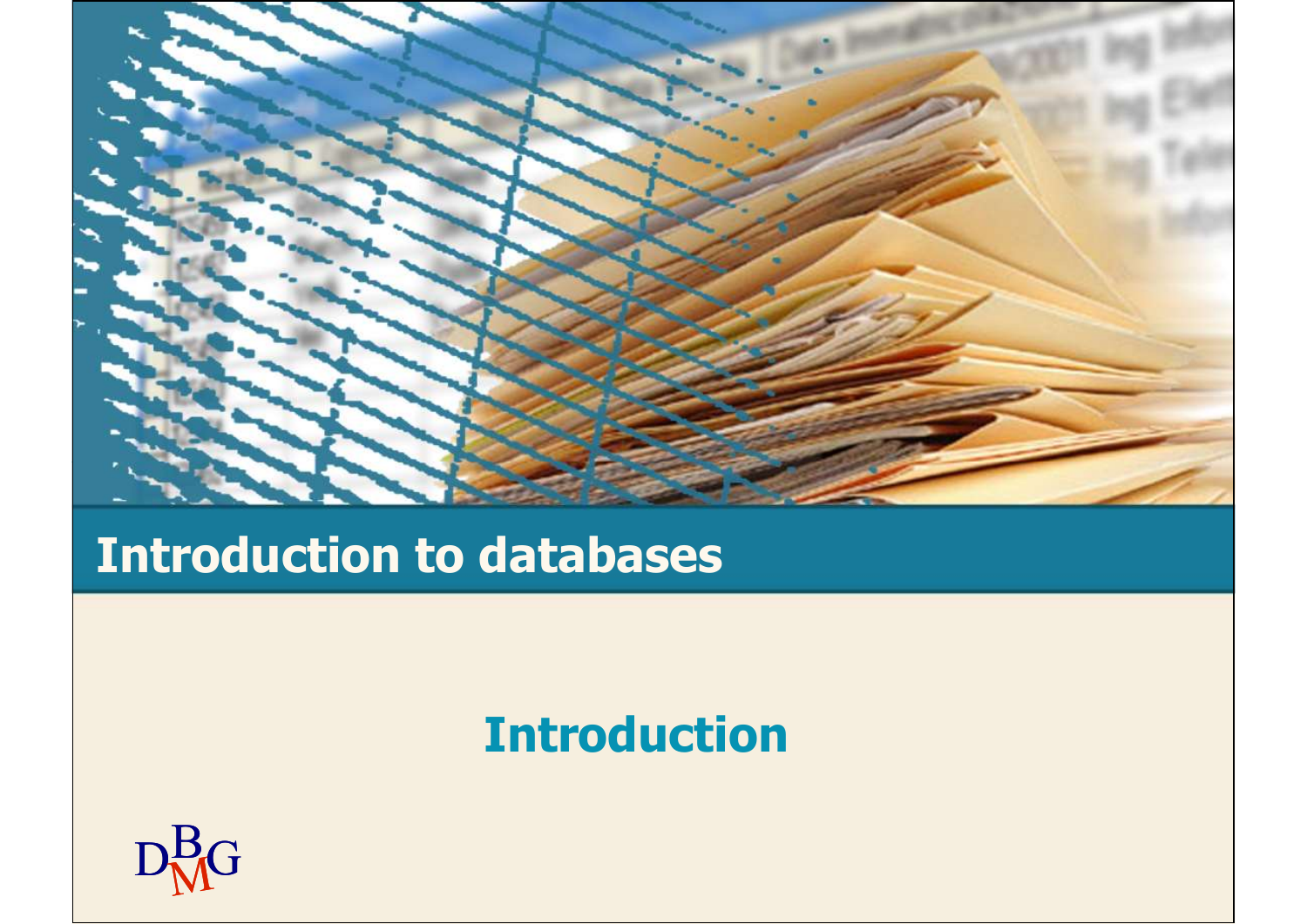

## Introduction to databases

# Information management

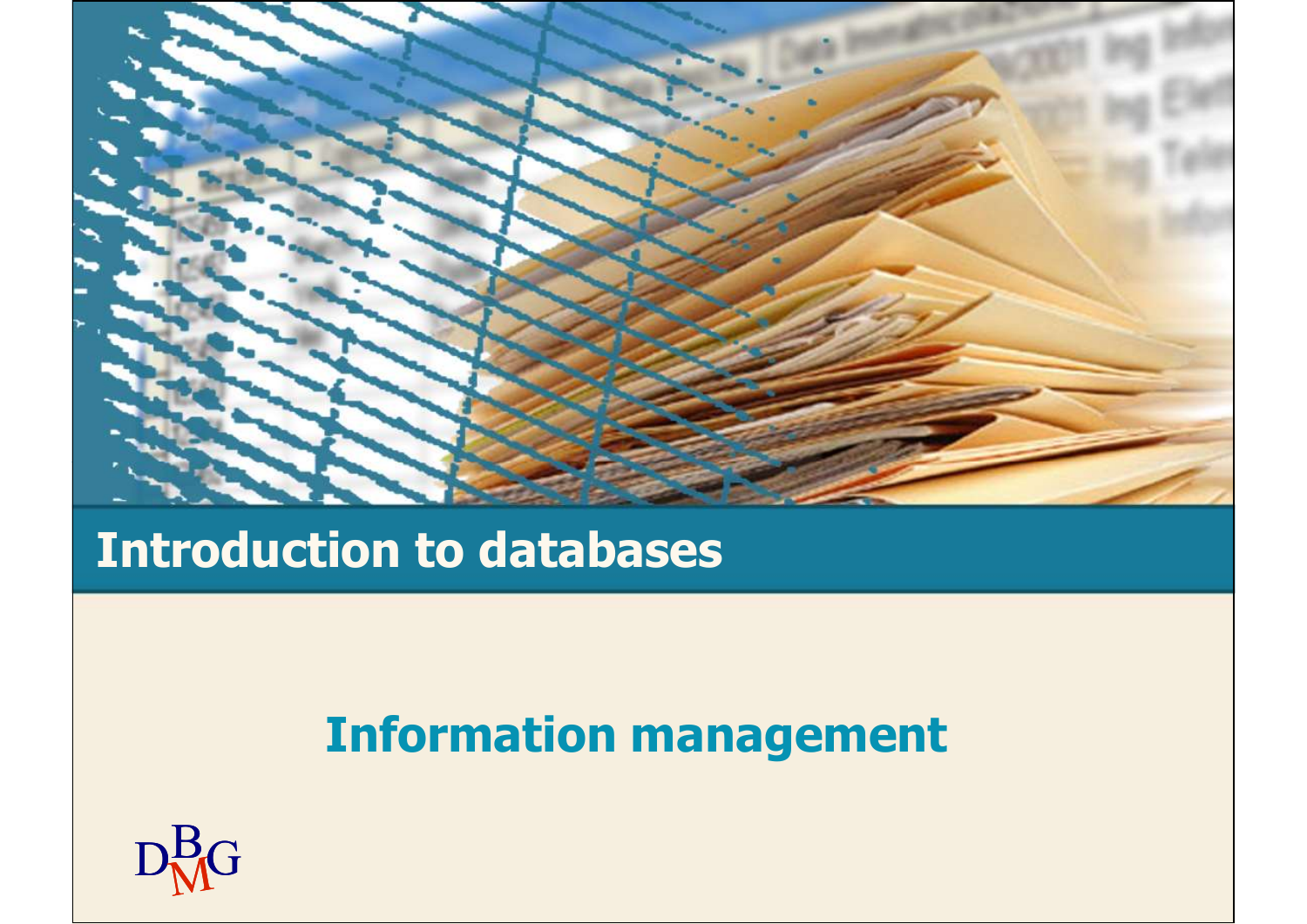## Information management

#### $\Sigma$  Information is recorded and exchanged in different forms







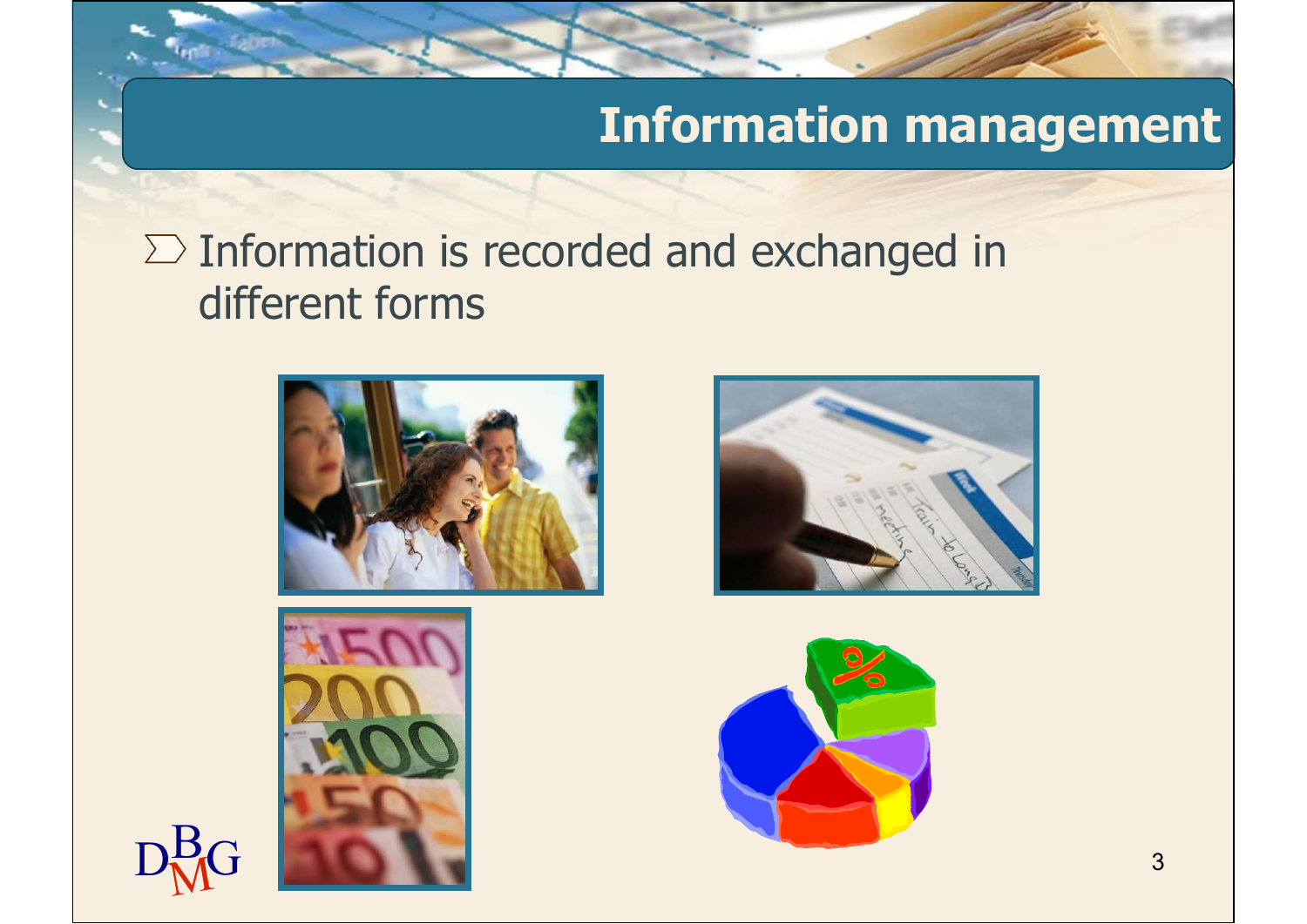## Computer systems

 $\Sigma$  In computer systems information is represented by means of data

- the data are rough symbols which have to be interpreted and correlated to provide information
- example
	- data: "Mario Rossi" and 424242
	- information: result of looking up a telephone number in your personal telephone directory (e.g., list of contacts)



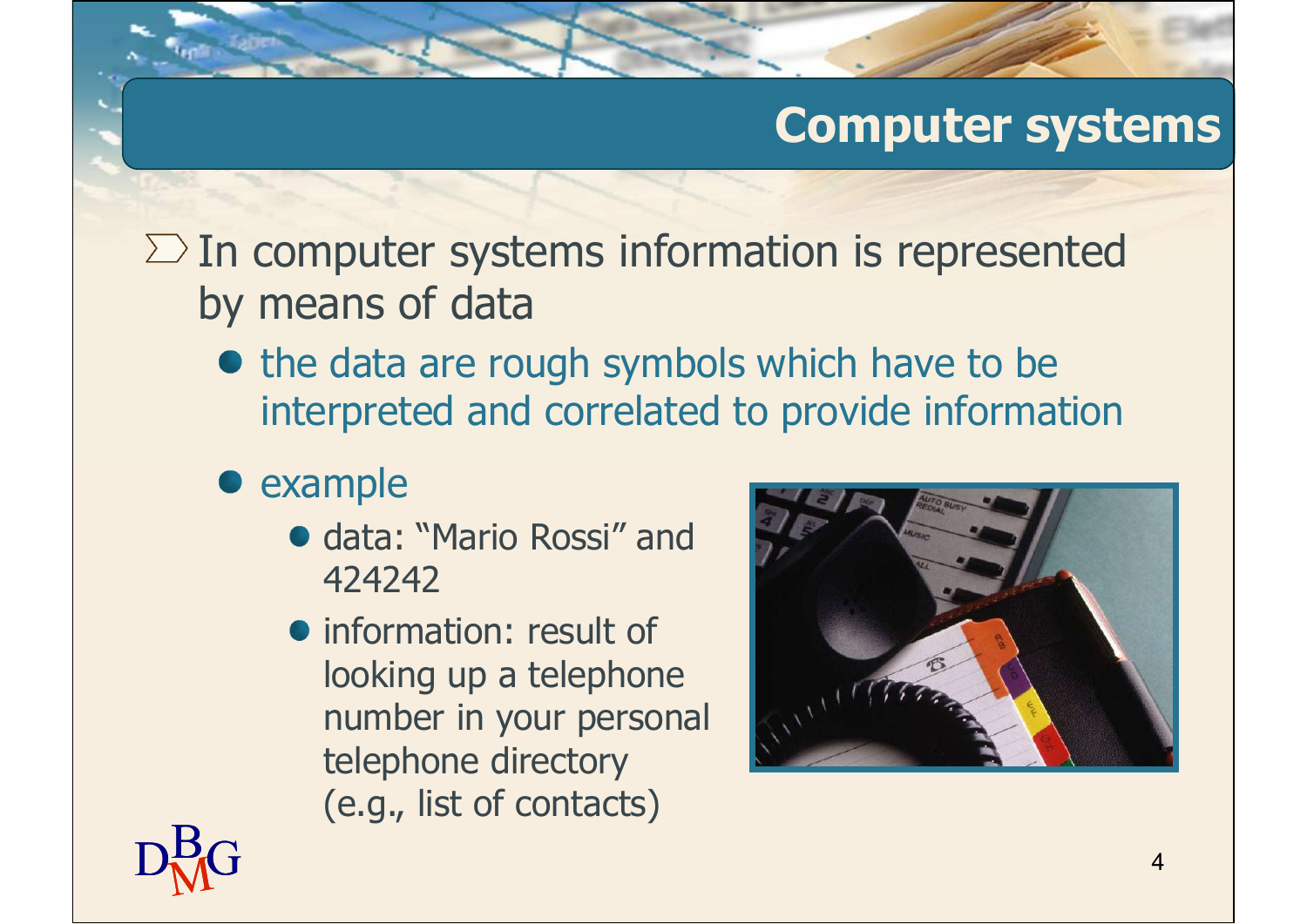# Data characteristics

Data characteristics<br>Data are an important resource of the<br>organization that manages them **Data characteristics**<br>Data are an important resource of the<br>organization that manages them<br>ICT technologies offer the possibility to store

- $\Sigma$  ICT technologies offer the possibility to store large collections of different data types and efficiently analyse these collections to extract useful knowledge Data are an important resource of the<br>organization that manages them<br>ICT technologies offer the possibility to store<br>large collections of different data types and<br>efficiently analyse these collections to extract<br>useful kno Data are an important resource of the<br>
organization that manages them<br>
ICT technologies offer the possibility to store<br>
large collections of different data types and<br>
efficiently analyse these collections to extract<br>
usefu chnologies offer the possibility to store<br>collections of different data types and<br>tly analyse these collections to extract<br>knowledge<br>re far more stable over time than the<br>ses that manage them<br>mple<br>there have been no variat collections of different data types and<br>tly analyse these collections to extract<br>knowledge<br>re far more stable over time than the<br>ses that manage them<br>mple<br>there have been no variations in the structure of<br>bank applications The provided are collections to extract<br>the provided are far more stable over time than the<br>ses that manage them<br>mple<br>there have been no variations in the structure of<br>bank applications data for decades<br>the procedures that
- - **•** Example
		-

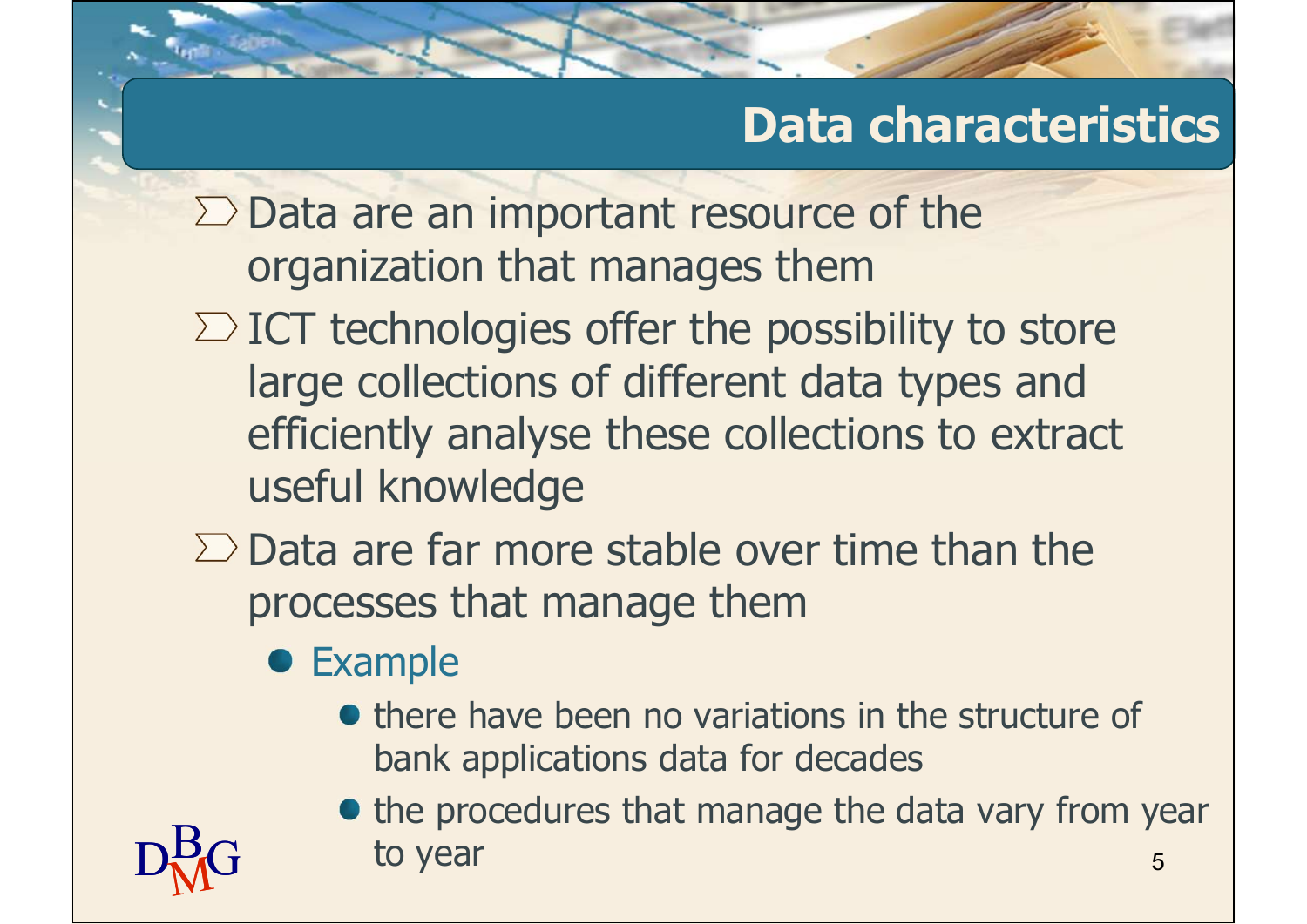

## Introduction to the databases

#### Databases

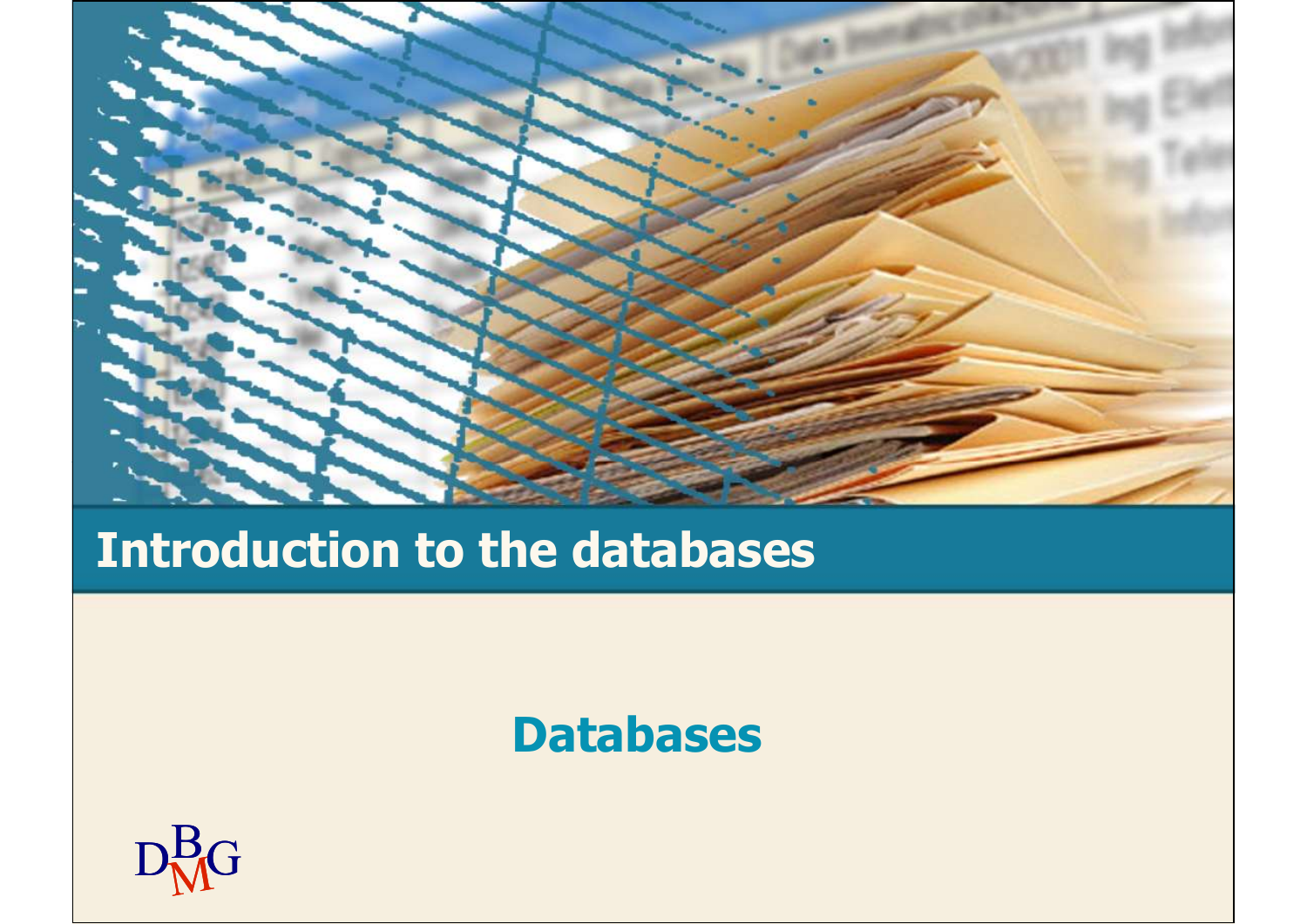## Database

## $\sum$  (General definition)

- a database is a collection of data that represents information interesting for a computer system
- $\sum$  ("Technical" definition)
	- a database is a collection of data managed by a **DBMS**

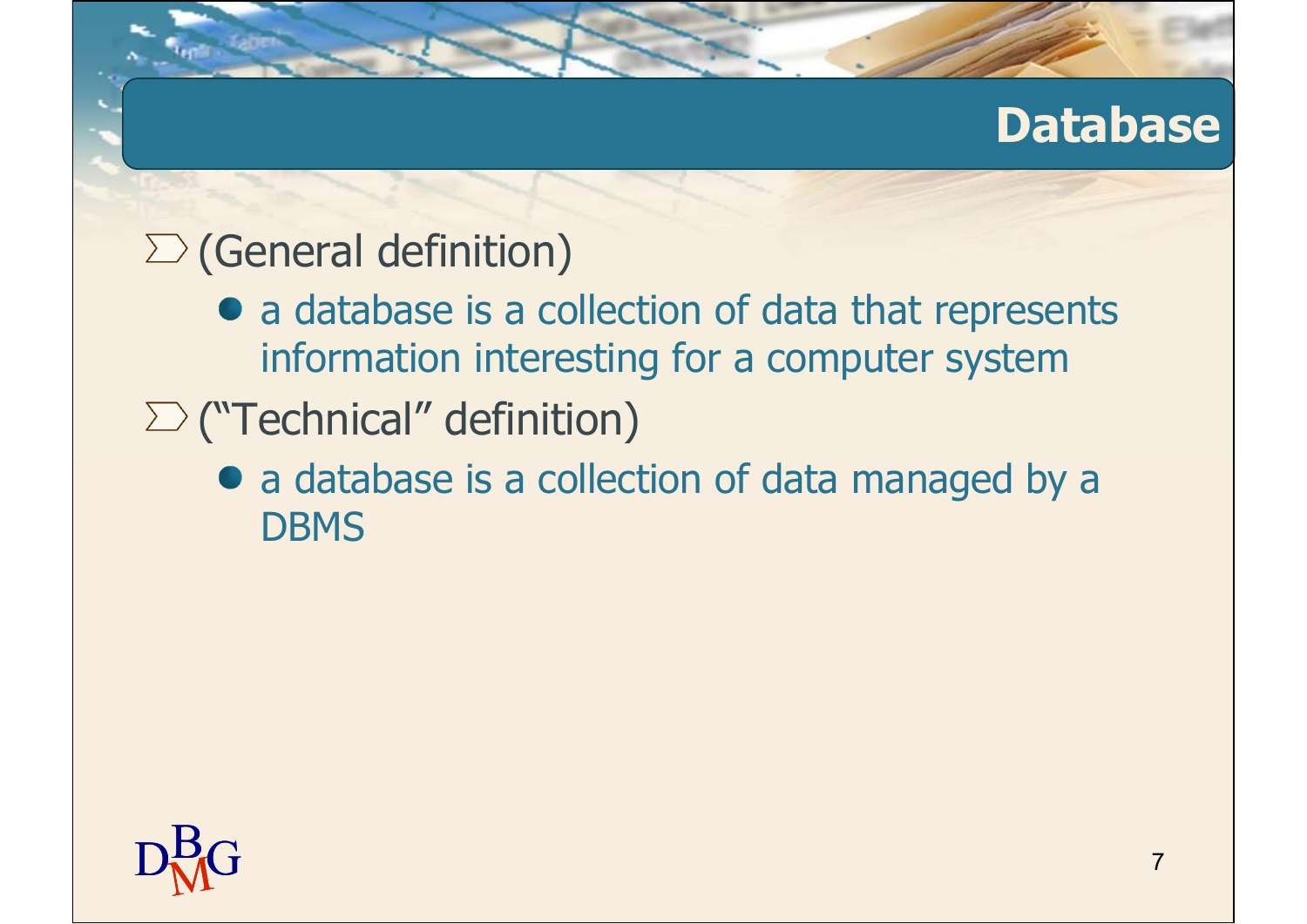## Types of databases



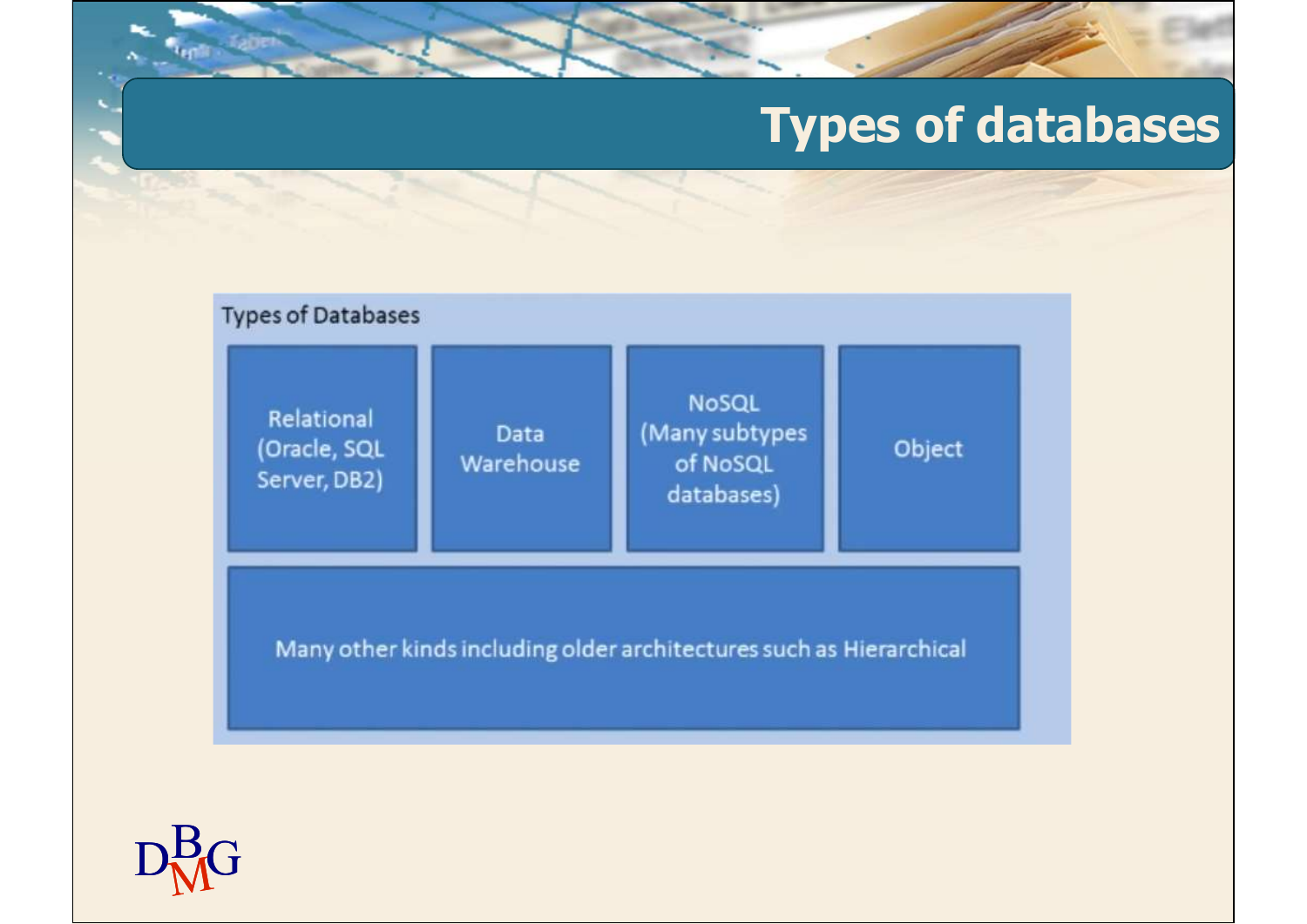# Data Base Management System - DBMS

 $\Sigma$  A DBMS (DataBase Management System) is a software system able to manage collections of data that are

- **•** large
- **•** shared
- **•** persistent

ensuring their reliability and privacy

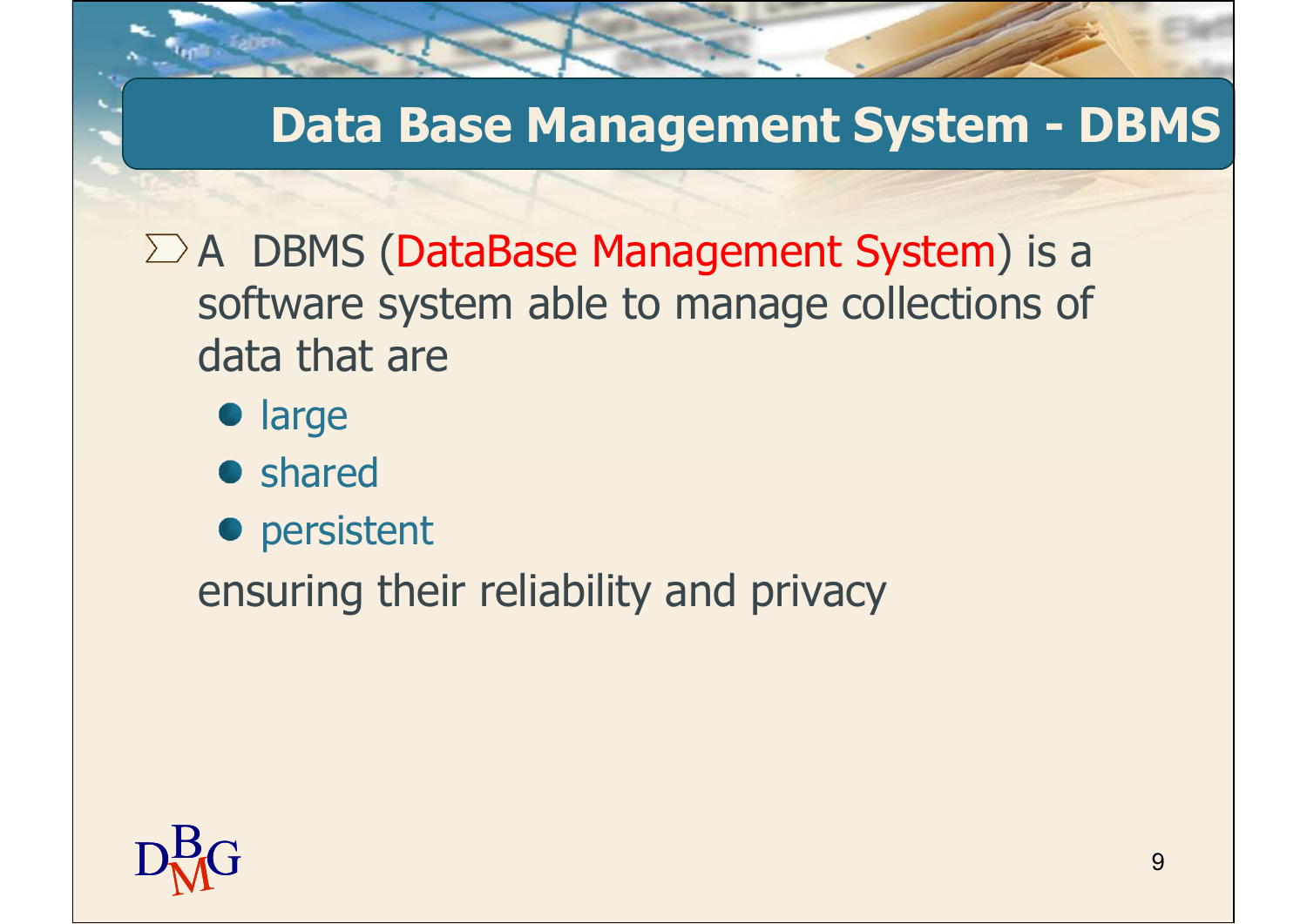# DBMS characteristics

 $\Sigma$  Far greater dimensions than the central memory available

- data management in secondary memory
- $\Sigma$  Data sharing between applications and users: a database is an *integrated* resource, shared by several company sectors
	- reduction of data redundancy
	- reduction of data inconsistency
	- $\bullet$  competing access control mechanism

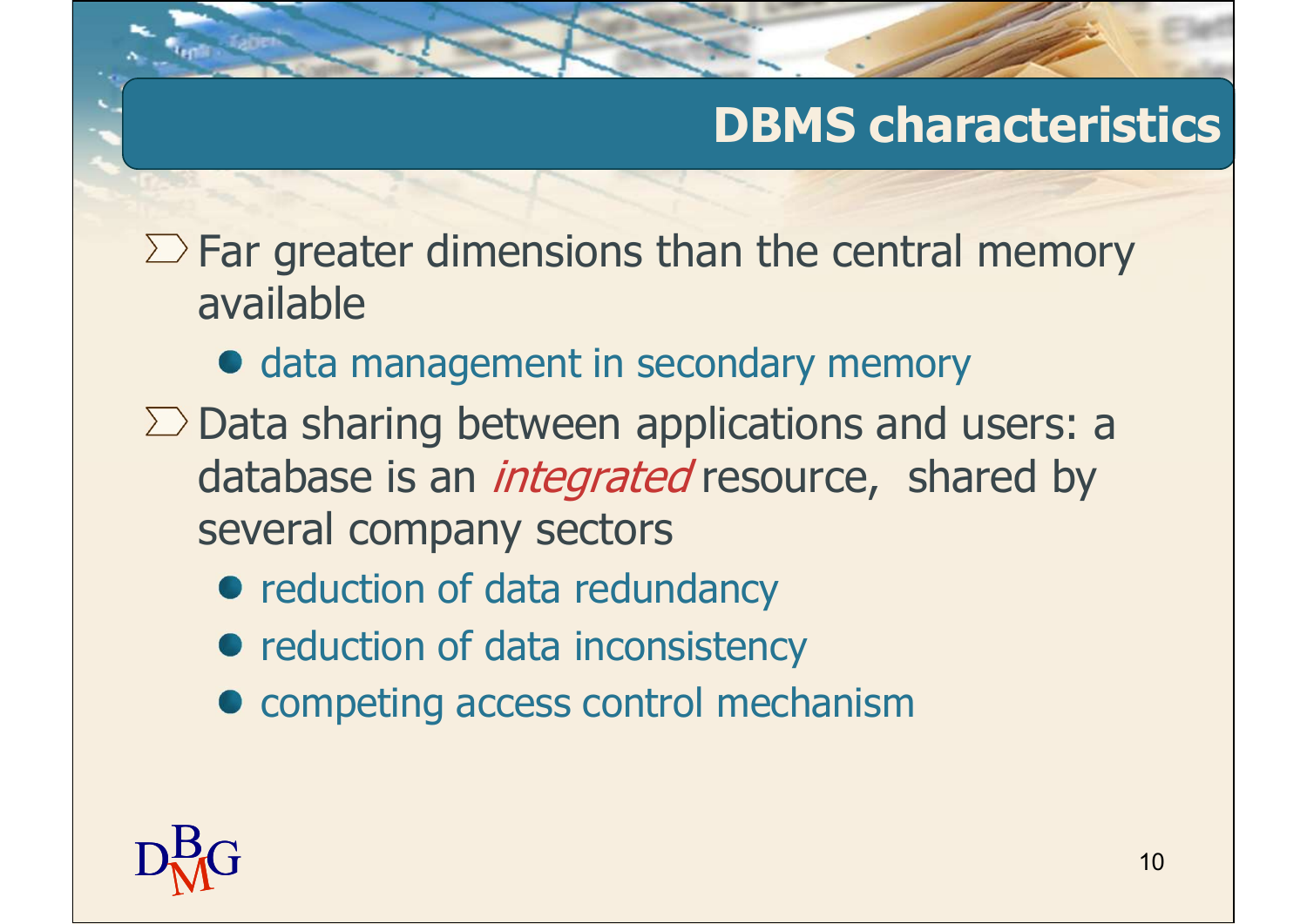## DBMS characteristics

#### $\Sigma$  Data persistence

- **•** lifetime not limited to execution of programmes that use them
- $\Sigma$  Data reliability in the case of hardware and software malfunction/failure
	- backup and recovery functionality
- $\Sigma$  Data privacy
	- authorization mechanisms to enable users

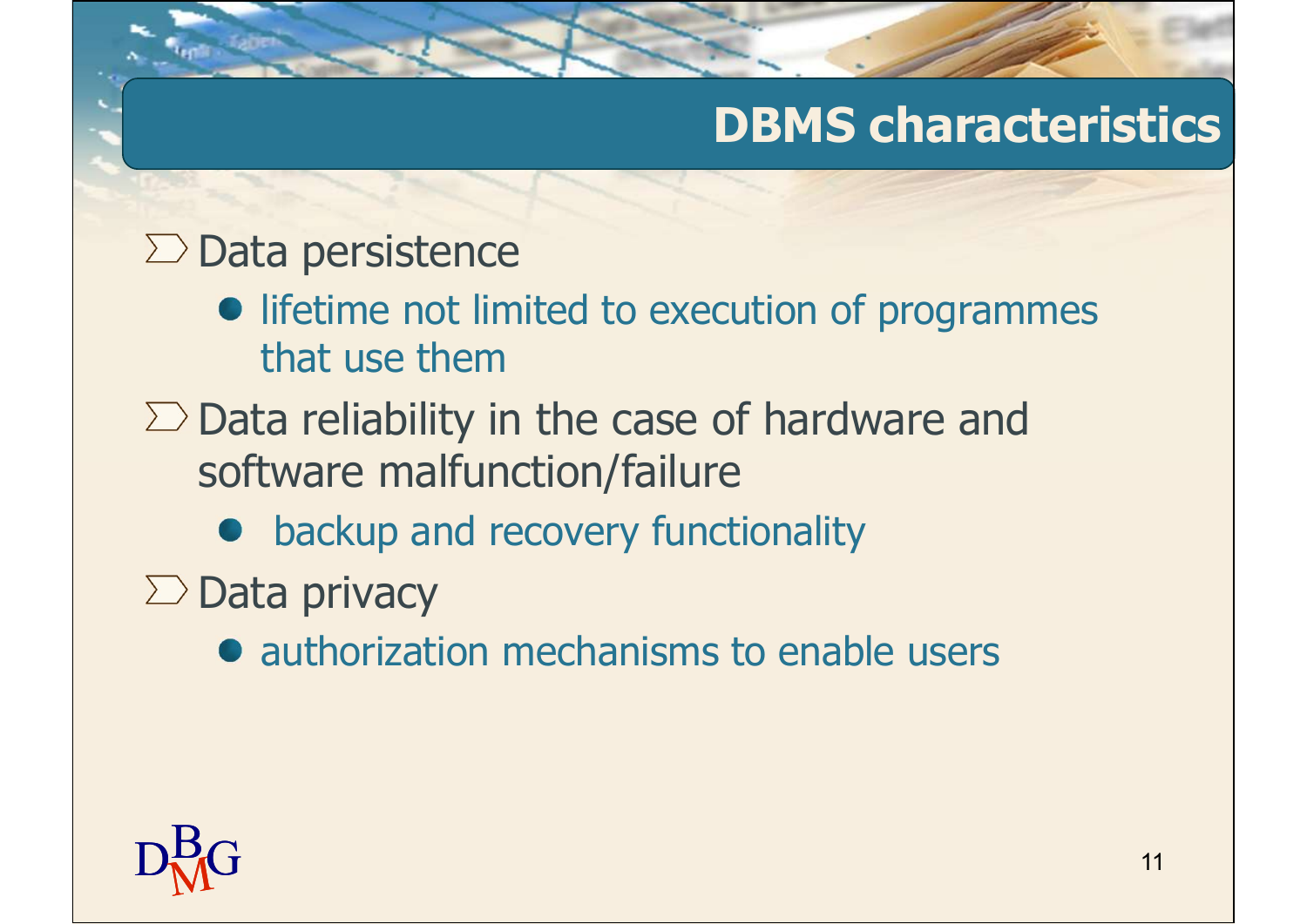## DBMS characteristics

## $\Sigma$  Efficiency

- capacity to carry out operations using a set of resources (time and space) acceptable for users
	- Adequately sized computer system

## $\sum$  Efficacy

• capacity to render user activities productive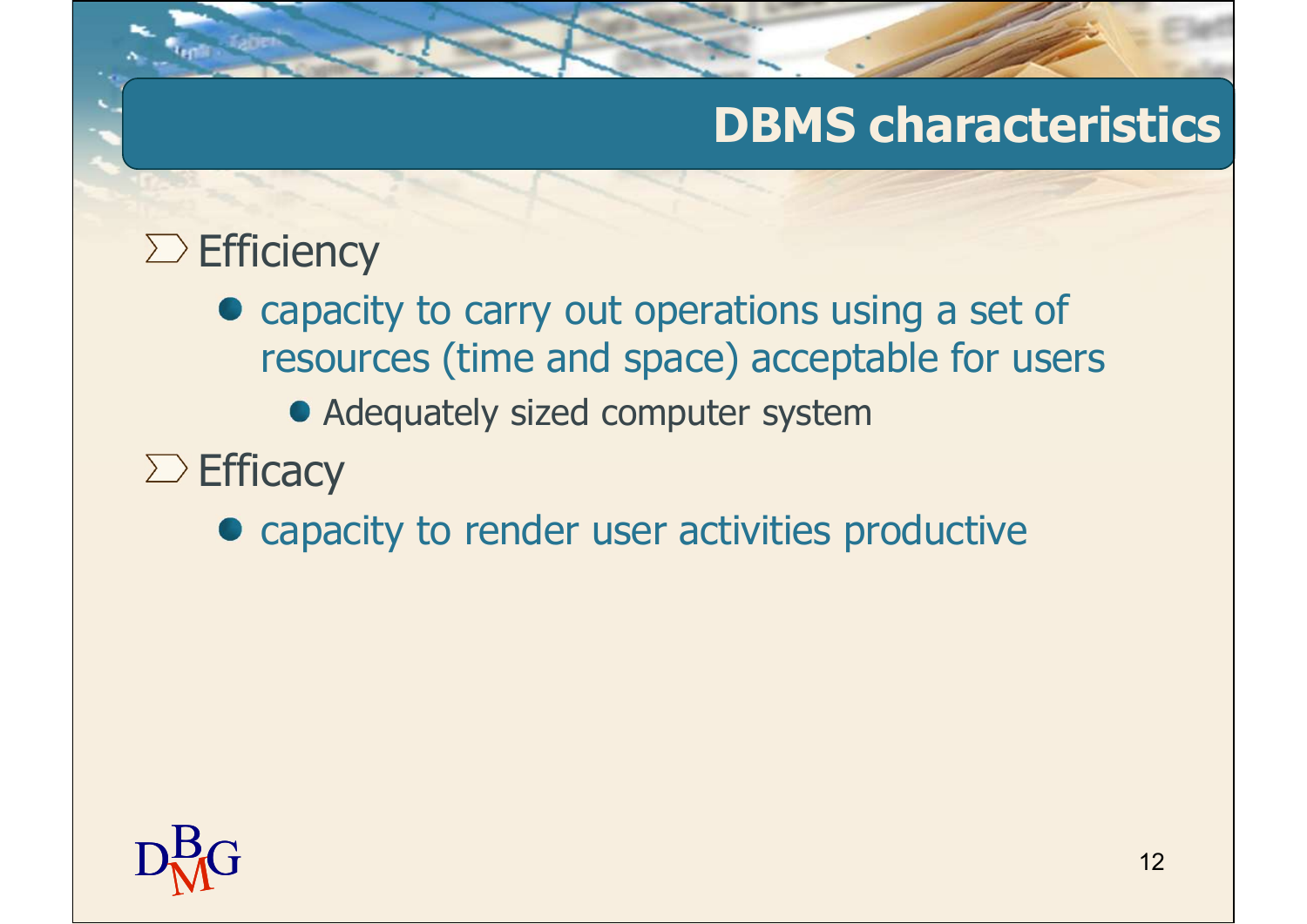# DBMS or file system?

- $\sum$  "Simplified" approach to data: data stored in the persistent mode in the mass/secondary memory inside the file
	- $\bullet$  it is possible to memorize and look for data
	- simple access mechanisms (sequential reading)
	- **•** simple sharing mechanisms (read only sharing with writing options blocked)
- $\Sigma$  DBMS extends the functionalities of the file systems, providing more integrated services

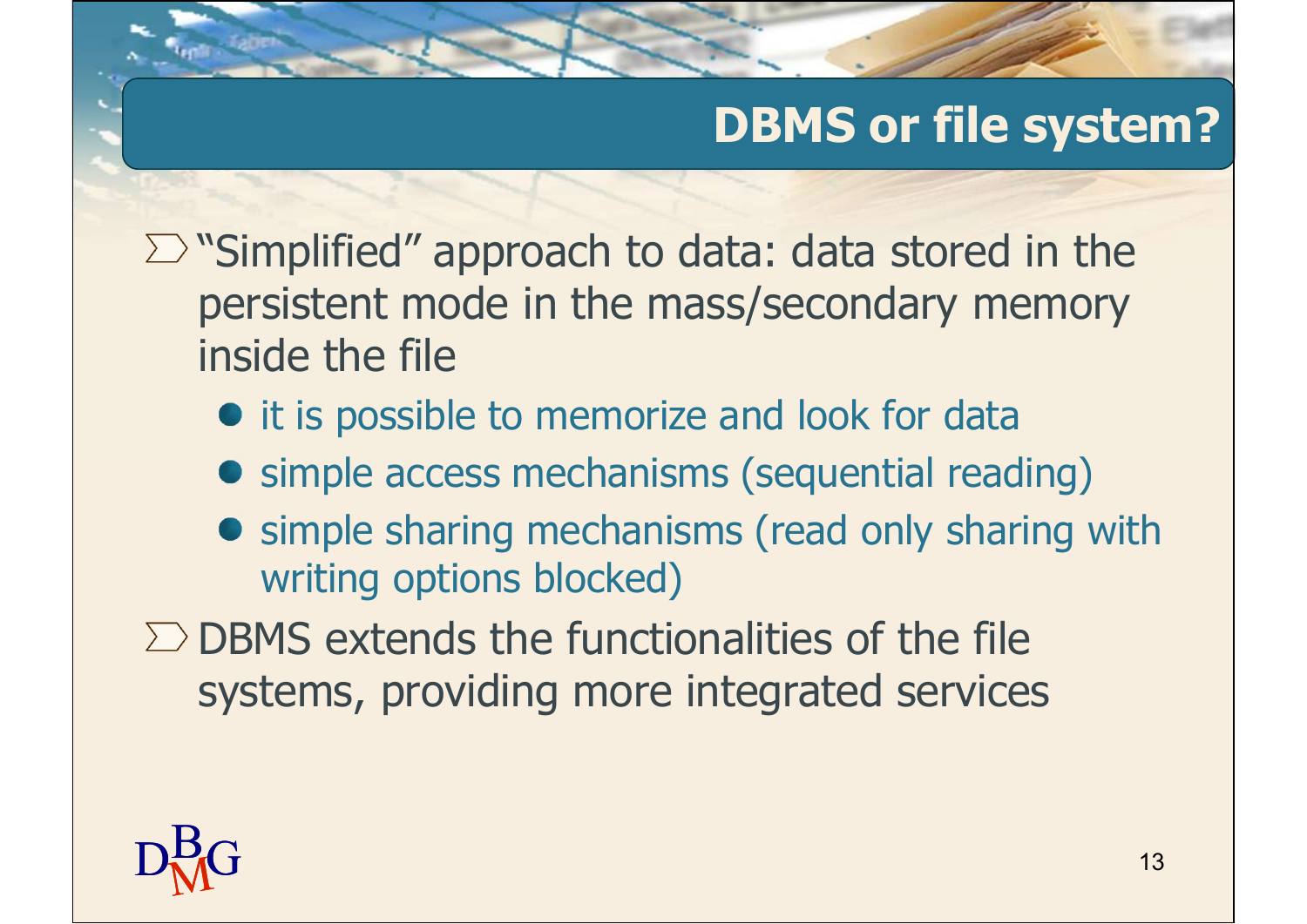

## Introduction to the databases

#### Data model

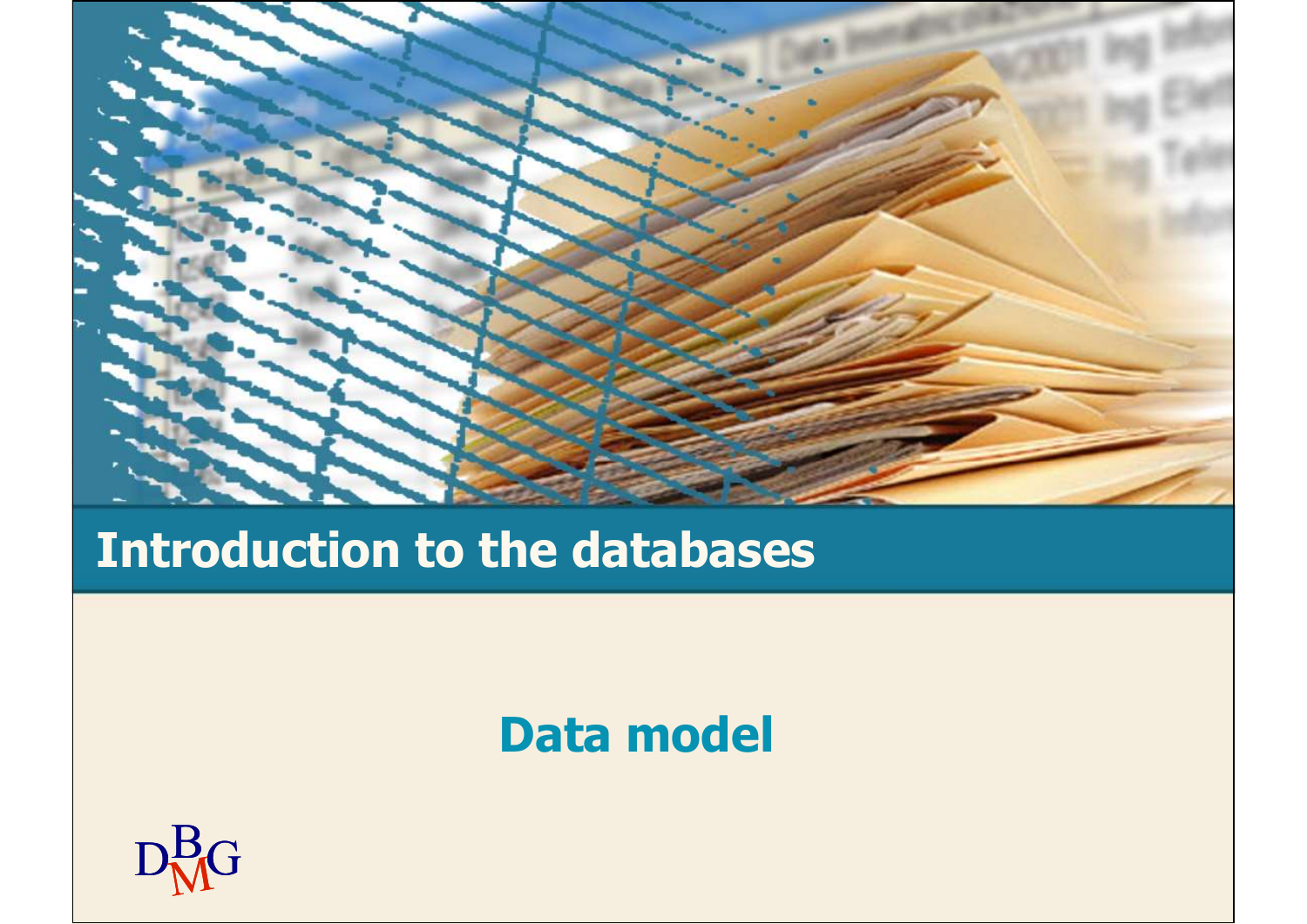## Data model

 $\Sigma$  A data model is a set of concepts utilized for organizing data of interest and describing its structure in a way that is understood by a computer

- **e** elementary data types (integer, character...)
- **•** structuring mechanism for defining more complex structures (record builder, array,...)

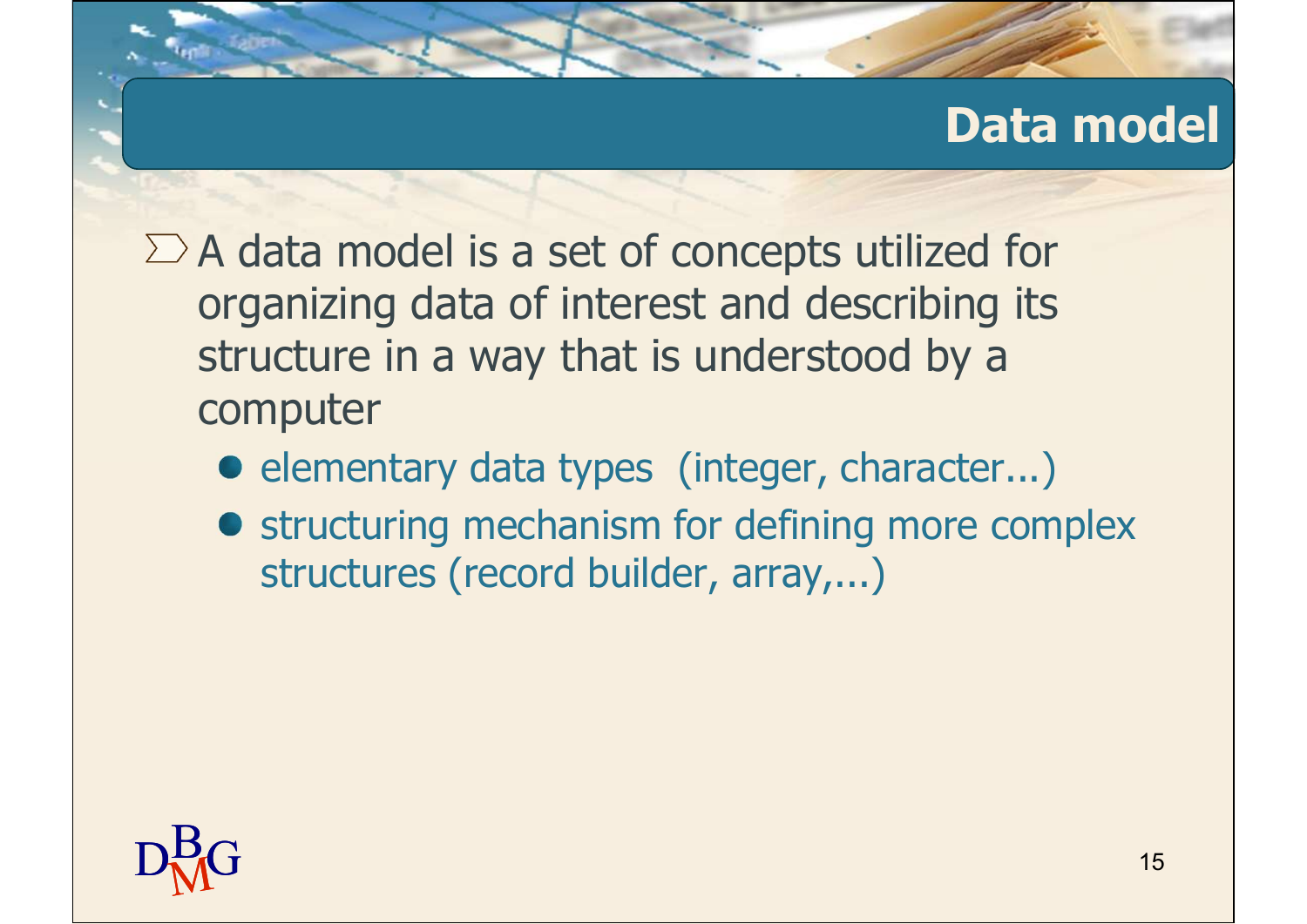# Types of data models

#### $\Sigma$  Relational data model

- $\bullet$  Most widespread data model
- Data organized into sets of homogeneous (fixed structure) records and represented as tables
- $\Sigma$  Before the relational model, other models closer to the physical (not very abstract) structures of storing were used
	- hierarchical model, network model
- $\Sigma$  Since the relational model
	- Object model, XML, NOSQL databases, ...

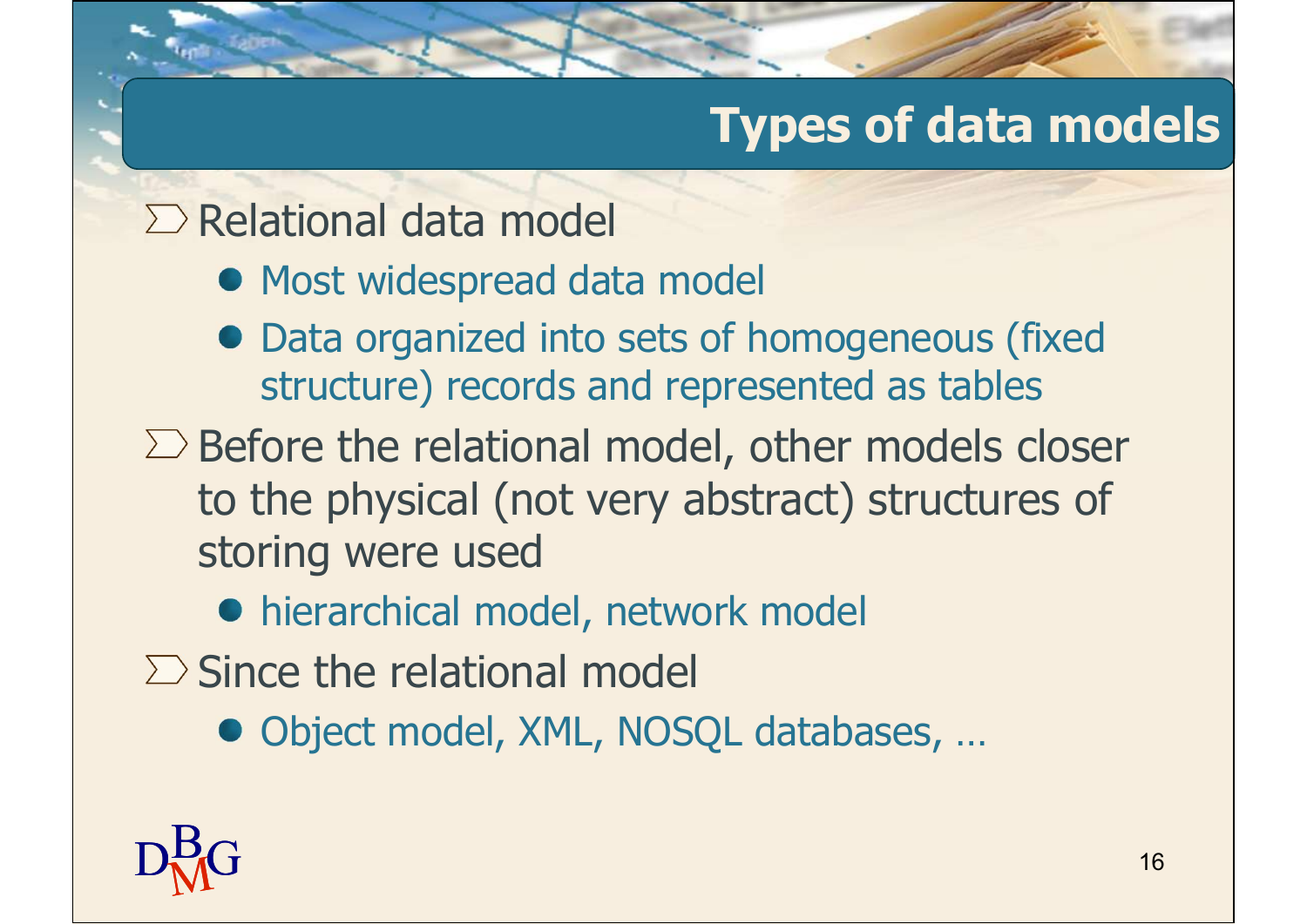# Relational model

|                |                  |                  |                             |                  | <b>Relational model</b> |
|----------------|------------------|------------------|-----------------------------|------------------|-------------------------|
| <b>Courses</b> | Code             | <b>Name</b>      |                             |                  | <b>TeacherID</b>        |
|                | M2170            |                  | <b>Information systems</b>  | D101             |                         |
|                | M4880            |                  | <b>Computer Networks</b>    | D <sub>102</sub> |                         |
|                | F0410            | <b>Databases</b> |                             | <b>D321</b>      |                         |
|                |                  |                  |                             |                  |                         |
| <b>Teacher</b> | ID               | <b>Name</b>      | Department                  |                  | Phone#                  |
|                | D <sub>101</sub> | Green            | <b>Computer Engeneering</b> |                  | 123456                  |
|                | D102             | White            | <b>Telecommunications</b>   |                  | 636363                  |
|                |                  |                  |                             |                  |                         |

| M2170            |              | <b>Information systems</b>  |  | D101             |  |
|------------------|--------------|-----------------------------|--|------------------|--|
| M4880            |              | <b>Computer Networks</b>    |  | D <sub>102</sub> |  |
| F0410            |              | <b>Databases</b>            |  | D321             |  |
|                  |              |                             |  |                  |  |
| ID               | <b>Name</b>  |                             |  |                  |  |
|                  |              | Department                  |  | Phone#           |  |
| D101             | Green        | <b>Computer Engeneering</b> |  | 123456           |  |
| D <sub>102</sub> | <b>White</b> | <b>Telecommunications</b>   |  | 636363           |  |
| <b>D321</b>      | <b>Black</b> | <b>Computer Engeneering</b> |  | 414243           |  |
|                  |              |                             |  |                  |  |

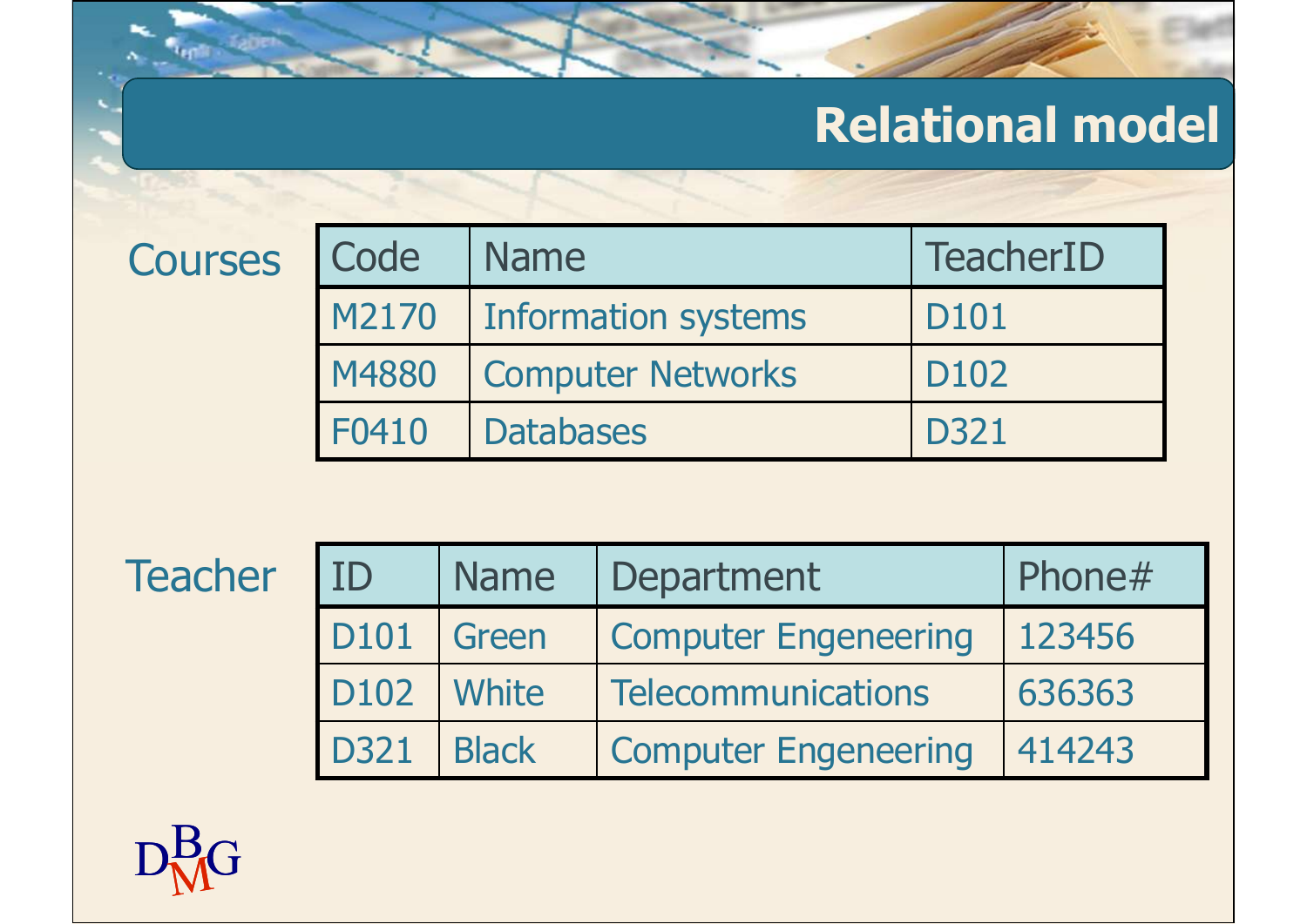# Schema and instances

 $\Sigma$  Defined in the database are

- the *schema*, which describes the structure of the data. The schema
	- is practically unvarying over time
	- is represented by the heading of each table (table name and column names)

## $\Sigma$  Example

|                          | data. The schema                     |             |                   | • the <i>schema</i> , which describes the structure of the |                |  |
|--------------------------|--------------------------------------|-------------|-------------------|------------------------------------------------------------|----------------|--|
|                          | • is practically unvarying over time |             |                   |                                                            |                |  |
|                          | name and column names)               |             |                   | • is represented by the heading of each table (table       |                |  |
| $\angle$ Example         |                                      |             |                   |                                                            |                |  |
| • schema of the database |                                      |             |                   |                                                            |                |  |
| <b>Courses</b>           | Code                                 | <b>Name</b> | <b>TeacherID</b>  |                                                            |                |  |
| <b>Teacher</b>           | ID                                   | <b>Name</b> | <b>Department</b> | Phone#                                                     |                |  |
|                          |                                      |             |                   |                                                            | 1 <sub>Q</sub> |  |

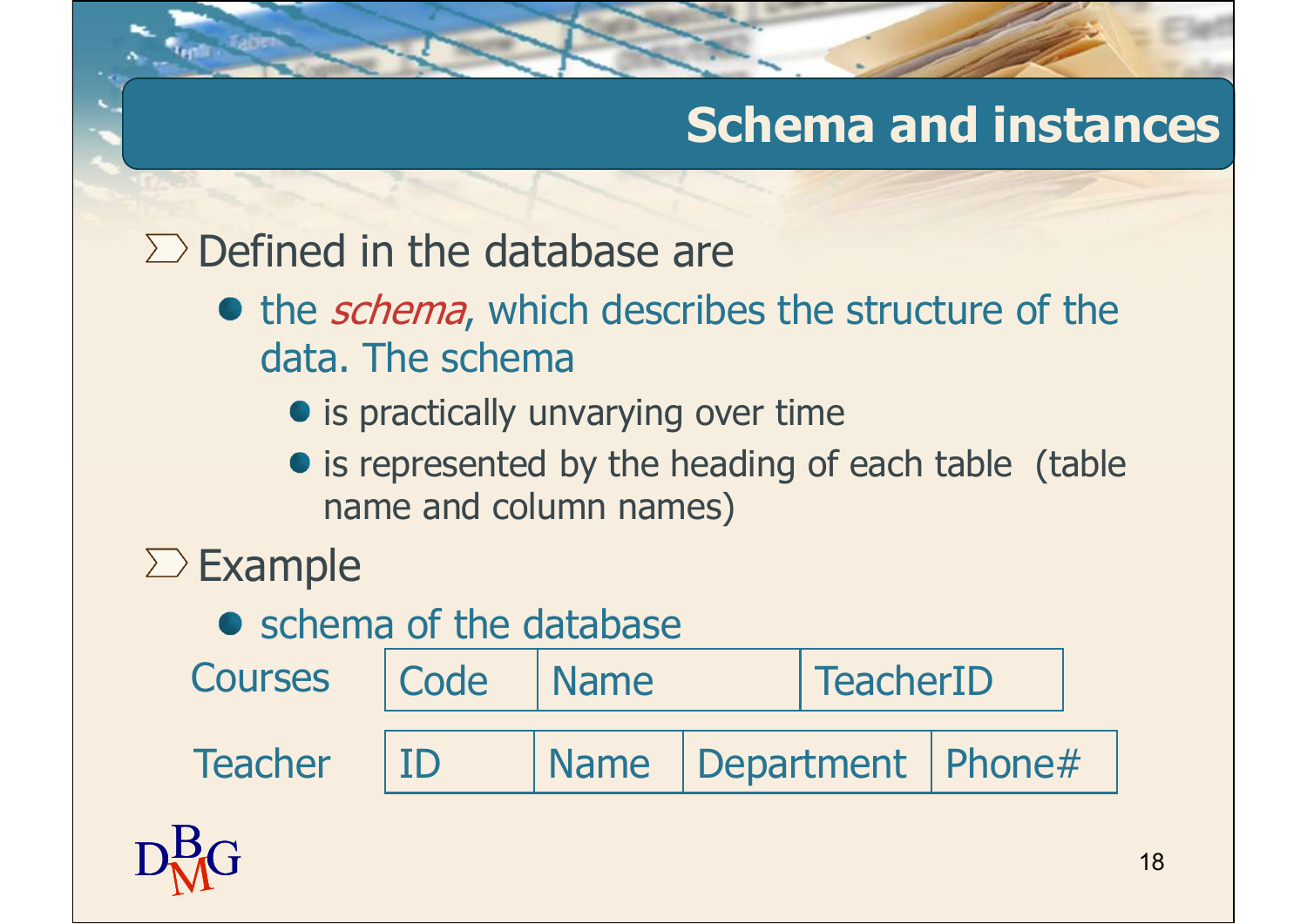# Schema and instances

#### $\Sigma$  Defined in a database are

- the *instance*, composed of the content of each table, i.e. of the data effective values which are
	- variable over time, also very rapidly
	- represented by the rows in the tables

# $\Sigma$  Example

|                  |              | Billieu III d'Udtabase die                                                                                                                                                                        |        |    |
|------------------|--------------|---------------------------------------------------------------------------------------------------------------------------------------------------------------------------------------------------|--------|----|
|                  |              | the <i>instance</i> , composed of the content of each<br>table, i.e. of the data effective values which are<br>• variable over time, also very rapidly<br>• represented by the rows in the tables |        |    |
| cample           |              |                                                                                                                                                                                                   |        |    |
|                  |              | instance of the Teacher table                                                                                                                                                                     |        |    |
| <b>D101</b>      | Green        | <b>Computer Engeneering</b>                                                                                                                                                                       | 123456 |    |
| D <sub>102</sub> | <b>White</b> | <b>Telecommunications</b>                                                                                                                                                                         | 636363 |    |
| <b>D321</b>      | <b>Black</b> | <b>Computer Engeneering</b>                                                                                                                                                                       | 414243 |    |
|                  |              |                                                                                                                                                                                                   |        | 19 |
|                  |              |                                                                                                                                                                                                   |        |    |

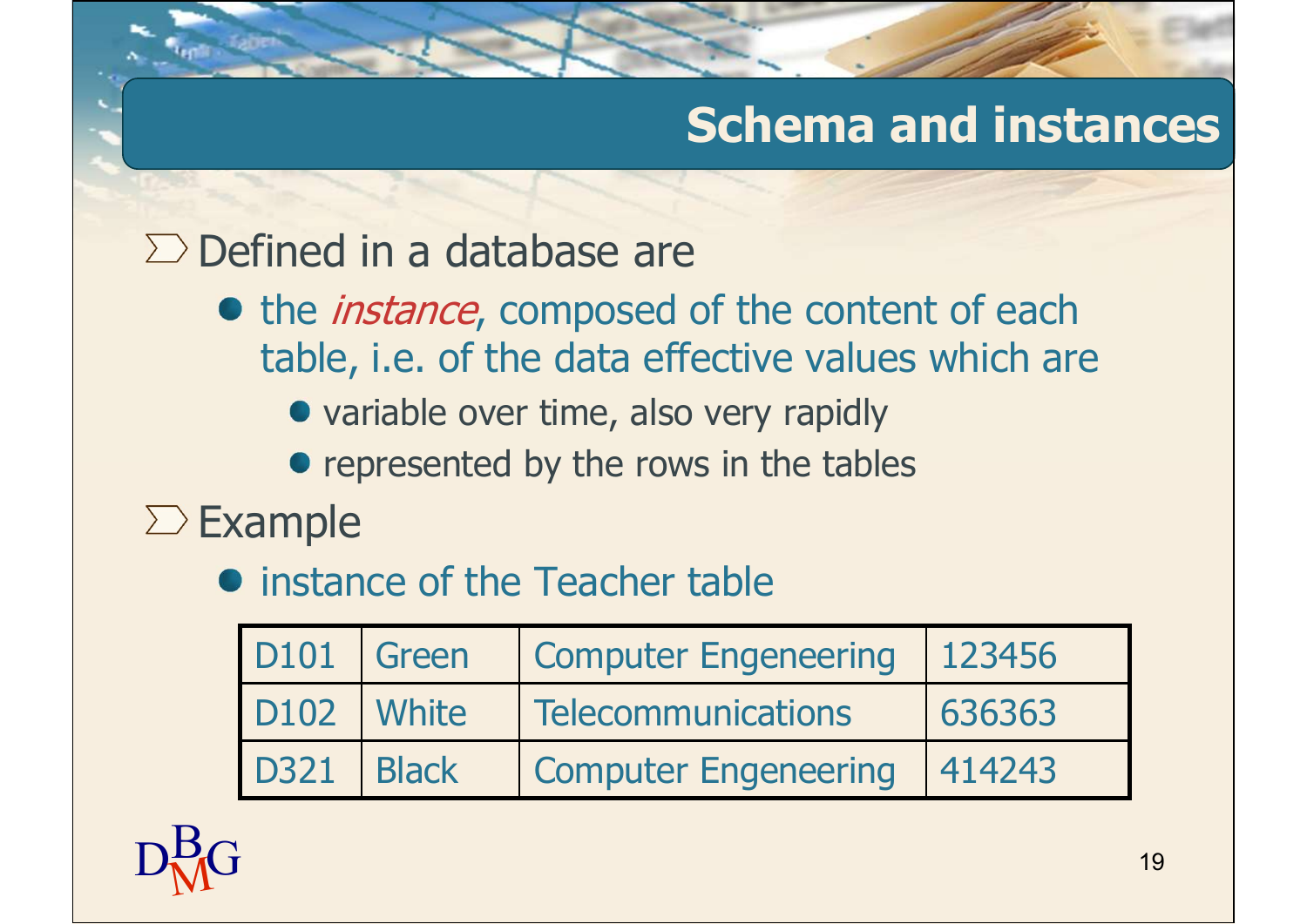#### Example of other data models: NOSQL database

- $\Sigma$  A database is a set of collections
- $\Sigma$  Each collection contains a set of documents
- $\Sigma$  Each document is described by a list of key-value fields and each field can hold any data type
- $\Sigma$  Documents from the same collection can be heterogeneous
- $\sum$  Since the data representation is schema-less it not required to define the schema of the documents apriori and objects of the same collections can be characterized by different fields Each document is described by a list of key-value<br>fields and each field can hold any data type<br>Documents from the same collection can be<br>heterogeneous<br>Since the data representation is schema-less it not<br>required to define

| $\sum$ Documents from the same collection can be<br>heterogeneous<br>$\sum$ Since the data representation is schema-less it not             |  |  |  |  |  |  |  |
|---------------------------------------------------------------------------------------------------------------------------------------------|--|--|--|--|--|--|--|
|                                                                                                                                             |  |  |  |  |  |  |  |
| required to define the schema of the documents a-<br>priori and objects of the same collections can be<br>characterized by different fields |  |  |  |  |  |  |  |
| <b>Relational database</b><br><b>NOSQL database</b>                                                                                         |  |  |  |  |  |  |  |
| <b>Table</b><br>Collection                                                                                                                  |  |  |  |  |  |  |  |
| <b>Document</b><br><b>Row</b>                                                                                                               |  |  |  |  |  |  |  |
| Column<br><b>Field</b>                                                                                                                      |  |  |  |  |  |  |  |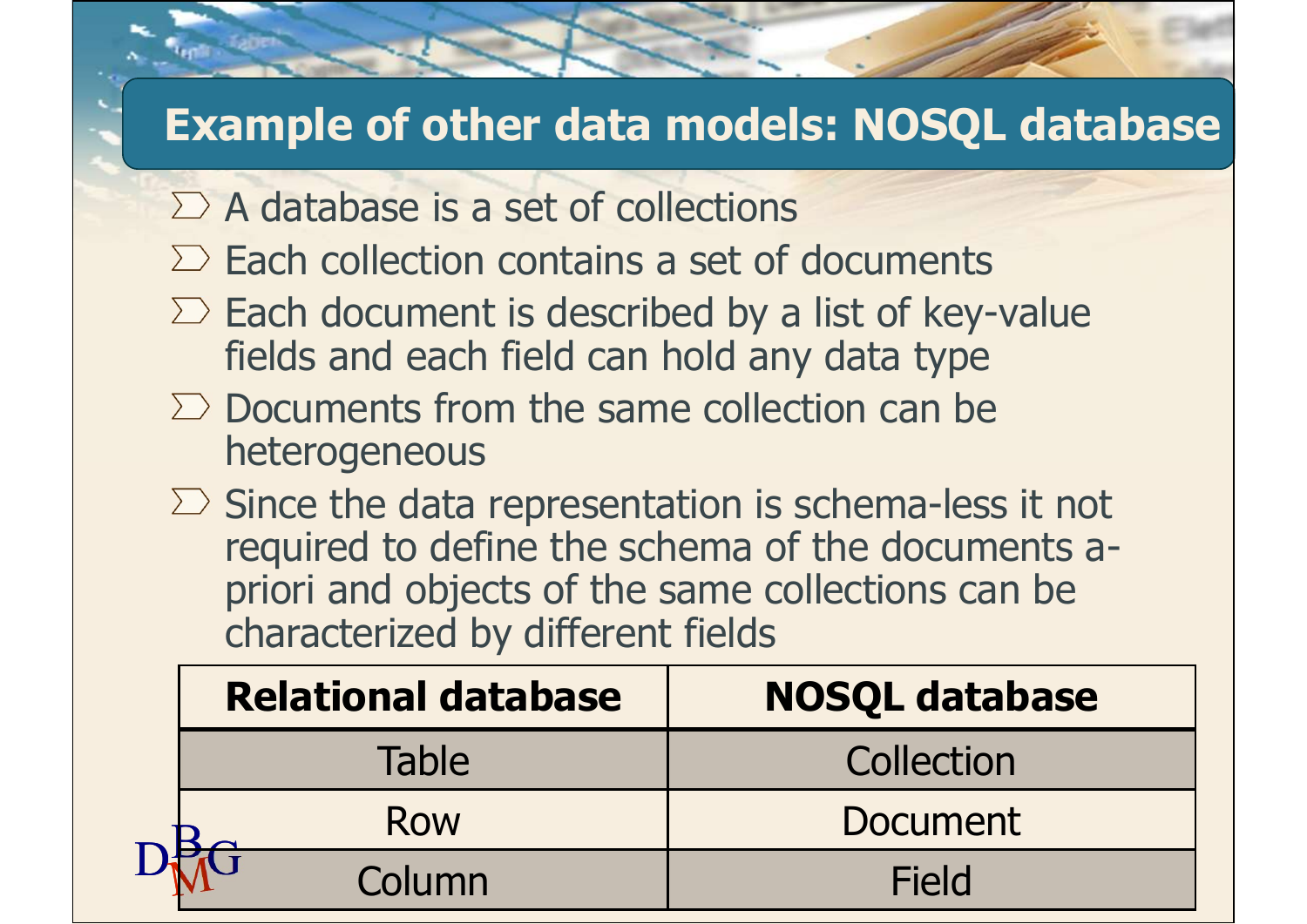## Example of Document Data

 $\Sigma$  Relations among documents are inefficient, and leads to de-normalization

• Object(ID) reference, with no native join



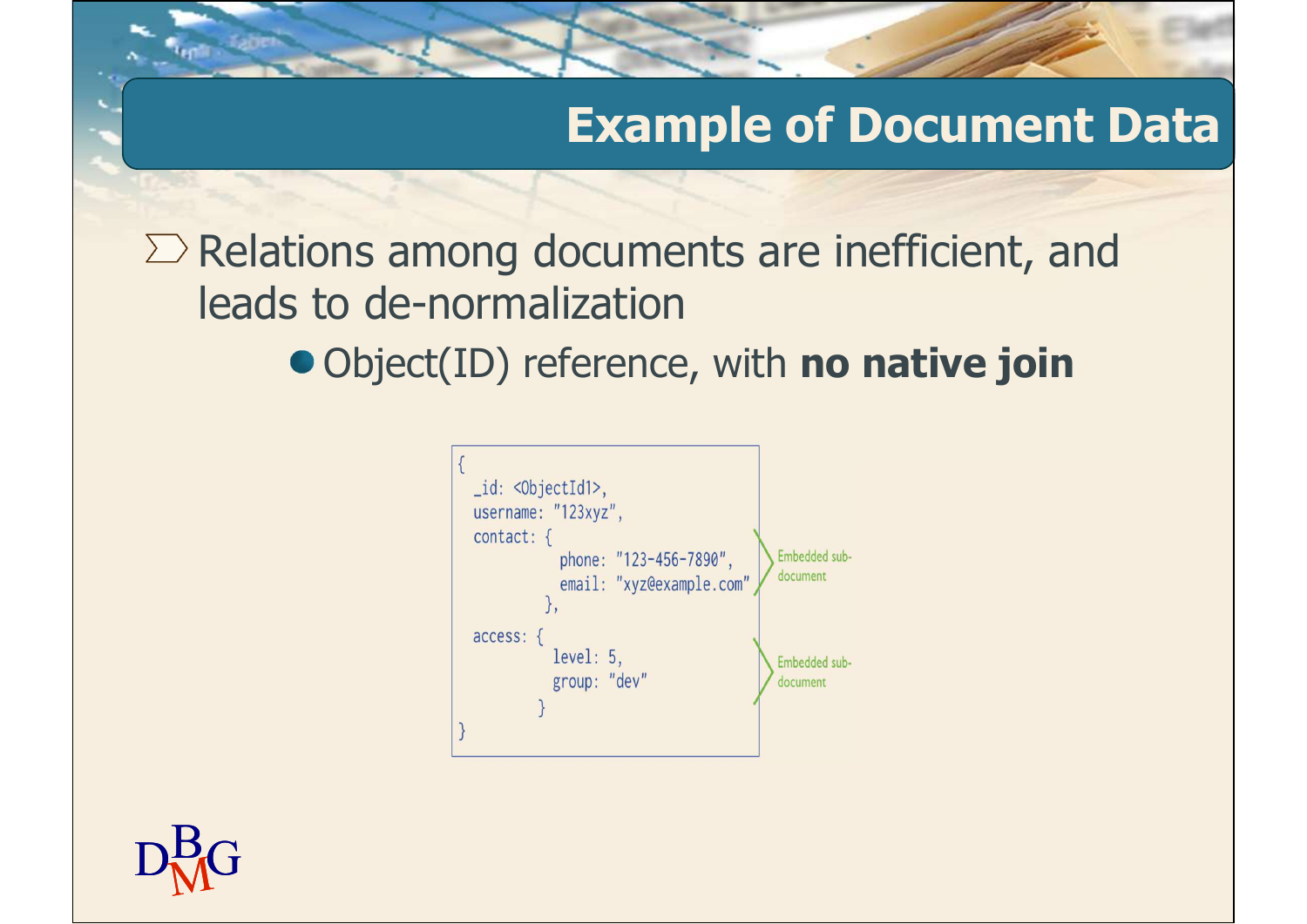# Model types

## $\Sigma$  Conceptual model

- $\bullet$  It is possible to represent data independently from the logical
	- describes real world concepts
	- used in the designing phase
- example: entity-relationship model
- $\Sigma$  Logical model
	- Describes the data structure in the DBMS
		- used by the programmes accessing the data
		- independent from the physical structures
- $D_{\text{M}}^{\text{B}}$ G <sup>22</sup> Example: relational model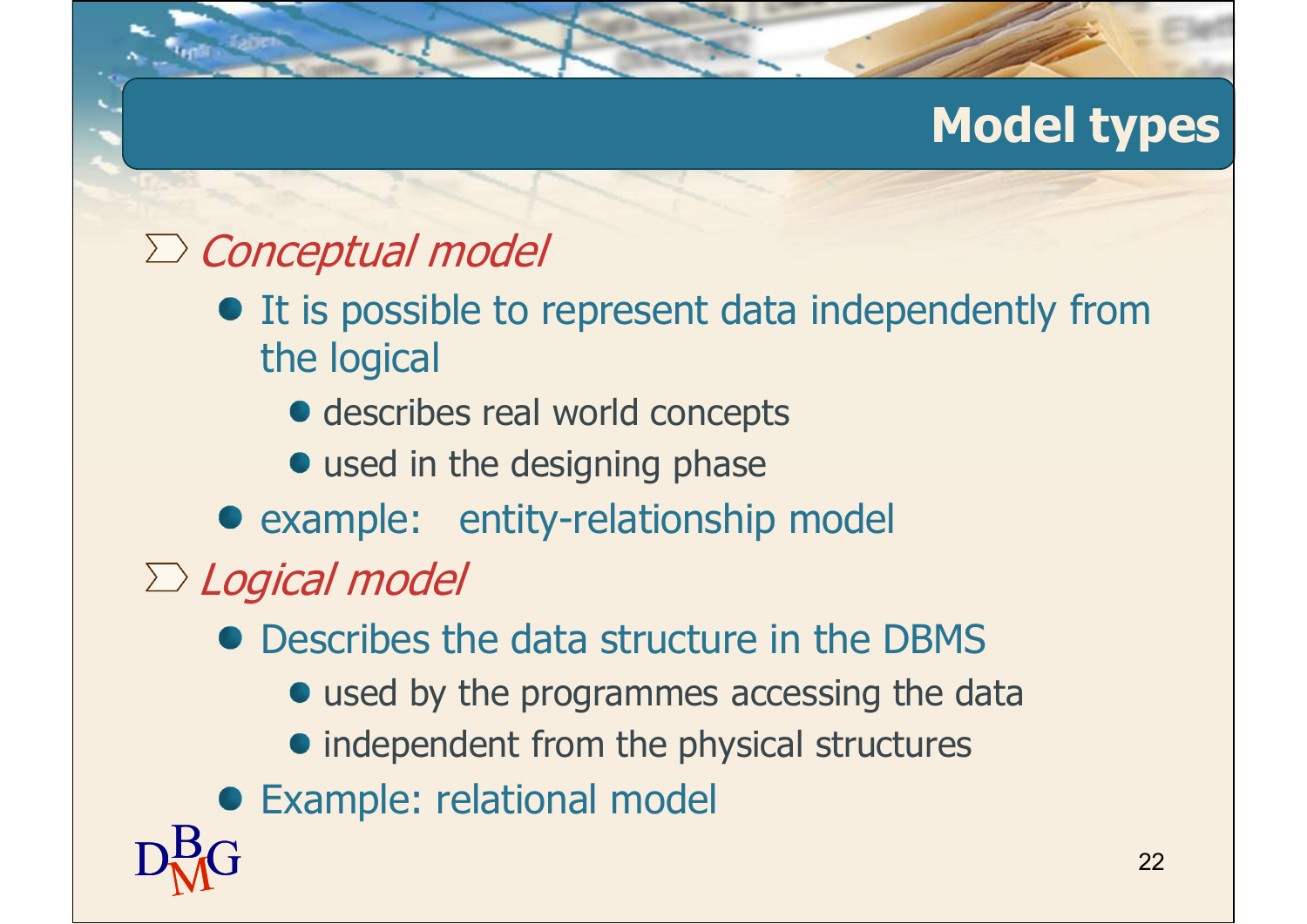# Database design flow

To represent the informal requirements of an application in terms of a conceptual schema that refers to a conceptual data model

Translation of the conceptual schema defined in the preceding phase, into the logical schema of the database that refers to a logical data model.

The logical schema is completed with the details of the physical implementation (file organization and indexes) on a given DBMS. The product is called the physical schema and refers to a physical data model.



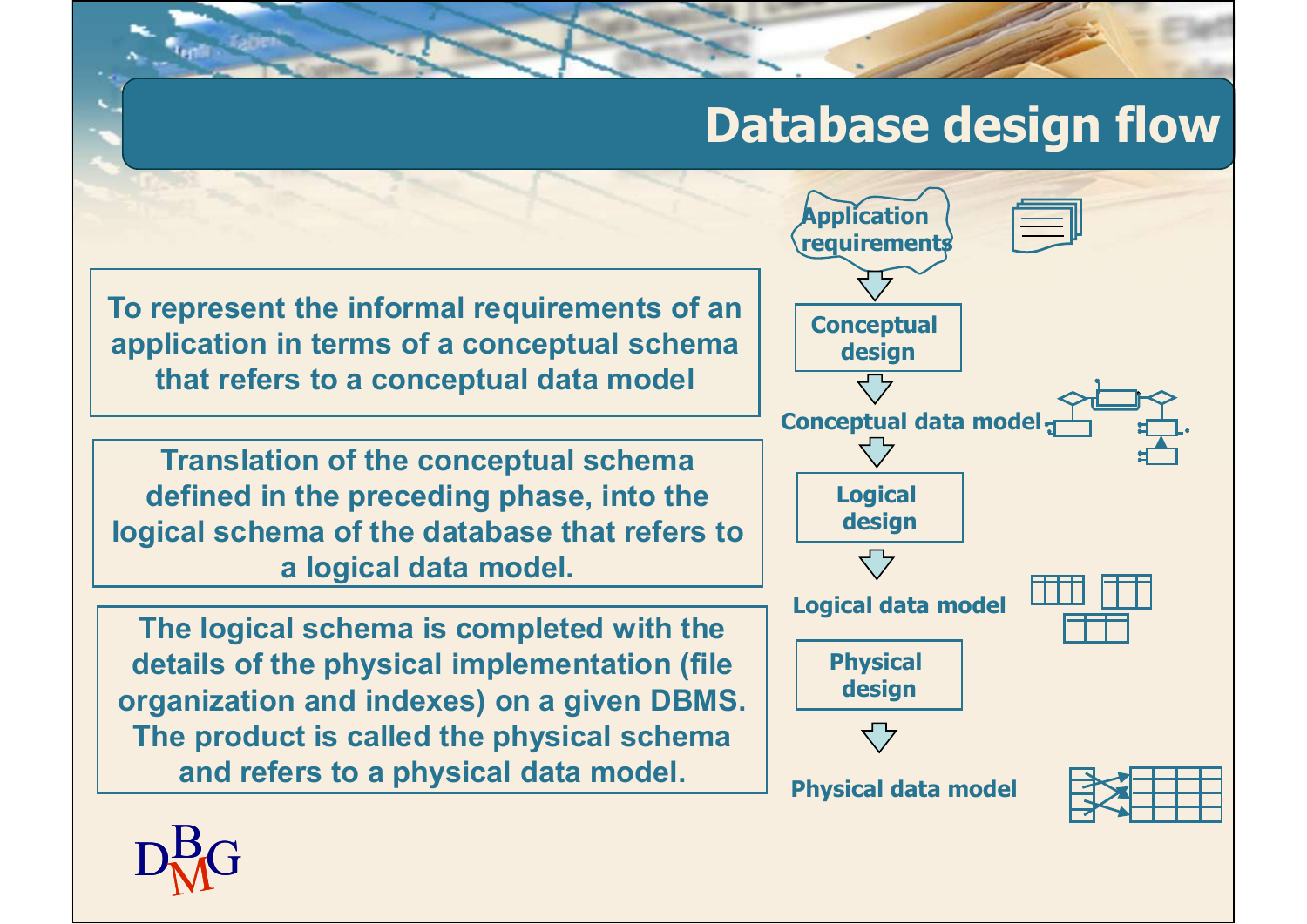

## Introduction to the databases

#### Data access

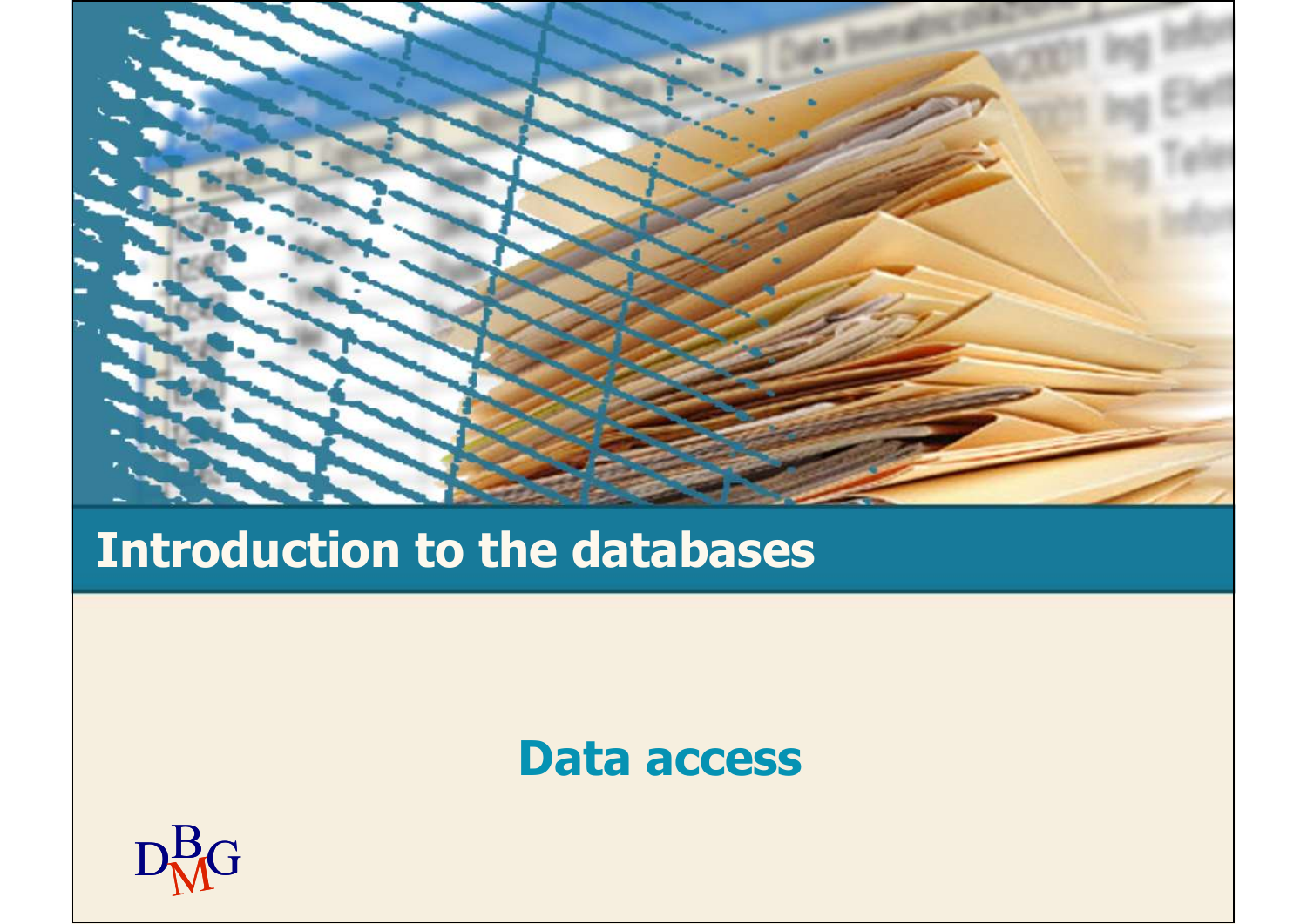## Data access languages

- $\Sigma$  User-friendly interfaces that enable specific queries without using a textual language
- $\Sigma$  Interactive languages (SQL)
- $\Sigma$  Commands similar to interactive commands introduced into traditional programming languages (C, C++, COBOL, Java, …), so-called host languages
- $\Sigma$  Commands similar to interactive commands introduced into ad hoc development languages, often with specific functionalities (generation of graphics, complex prints, screens)

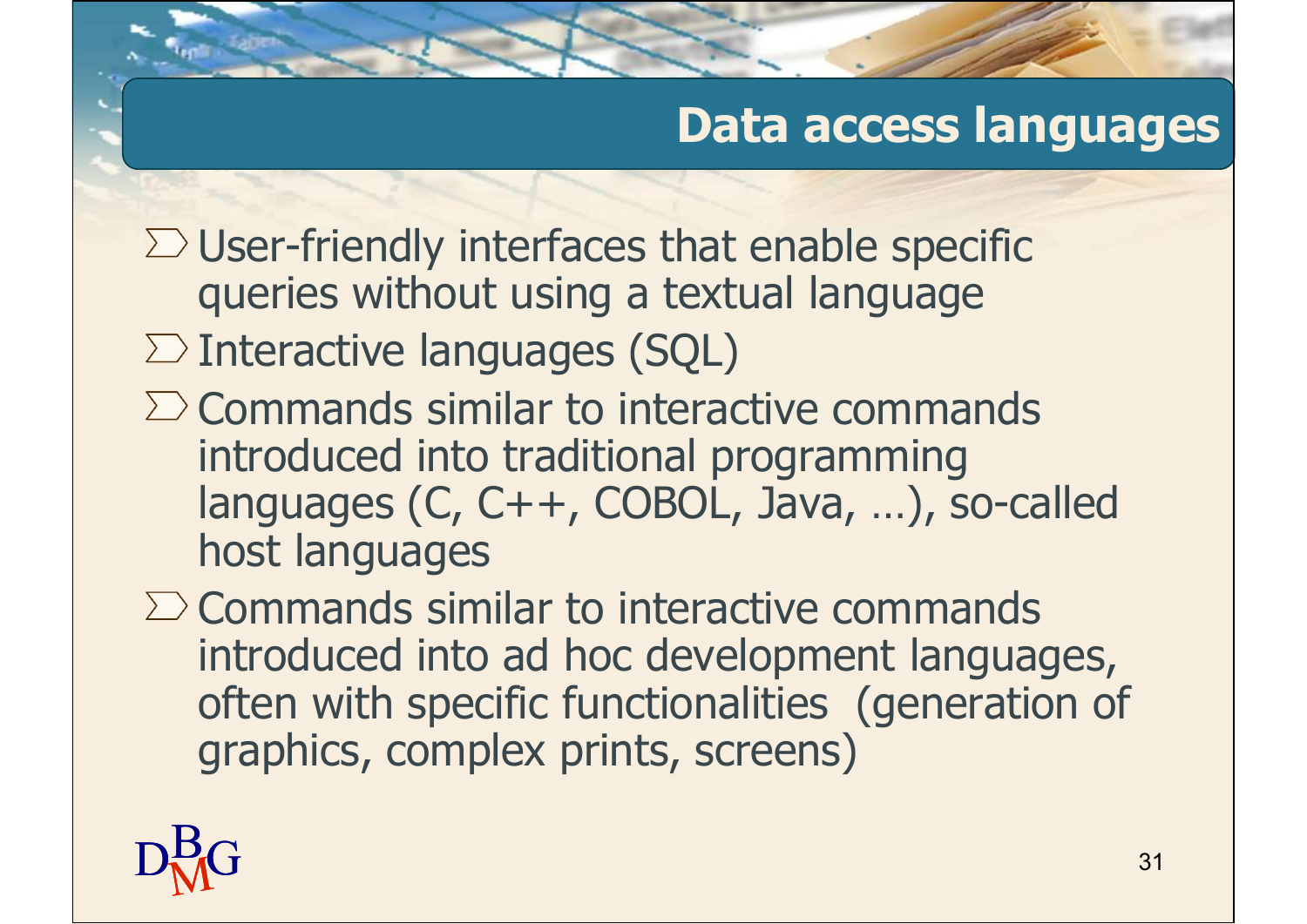## Data access languages

 $\Sigma$  Languages are divided into two categories

- Data Definition Languages (DDL) used to define the logical, external and physical schemas, and access authorizations
- Data Manipulation Languages (DML) used for querying and updating database instances

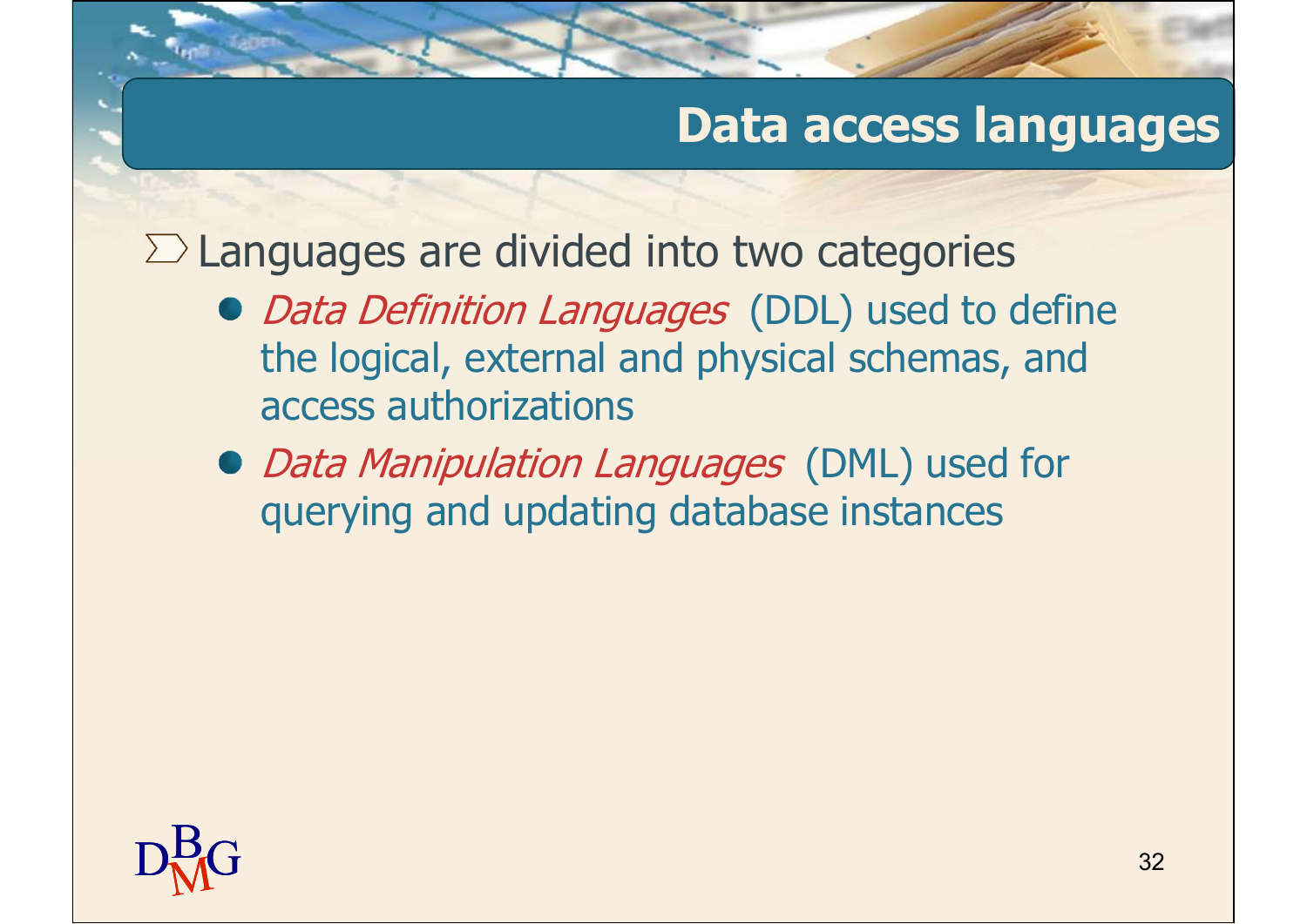#### **Users**

 $\Sigma$  Database administrator: in charge of (centralized) control and management of the database

- $\bullet$  **guarantees sufficient performance**
- **•** ensures system reliability
- manages authorizations and access to data

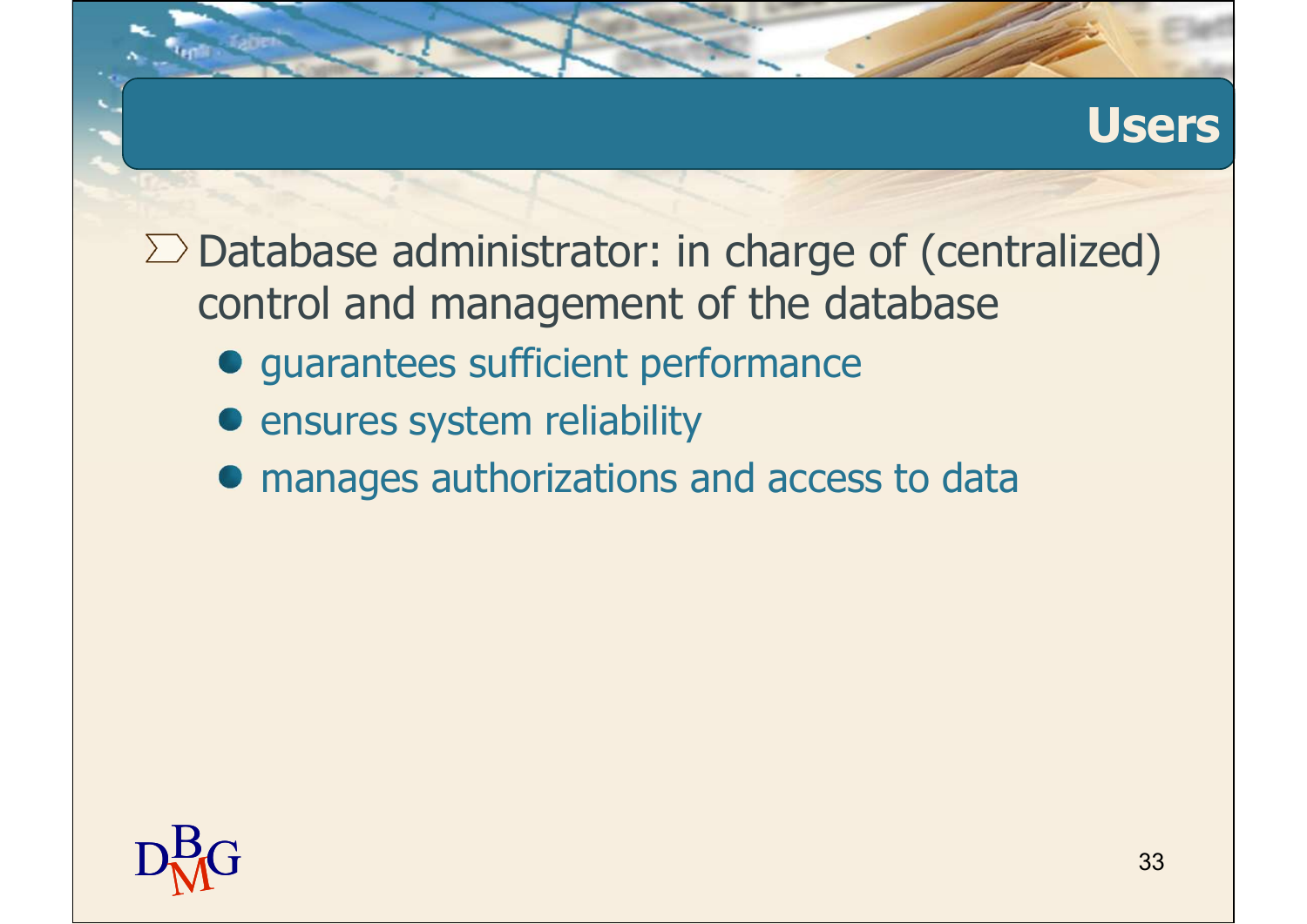#### Users

- $\Sigma$  Designers and programmers: they define and realize
	- the structure of the database
	- $\bullet$  the programmes accessing the database
- $\Sigma$  Users: utilize the database for their activities
	- end users: they use transactions, i.e. programmes that carry out predefined activities
	- casual users: they formulate queries (or updates) which are not predefined by the interactive access languages of the database

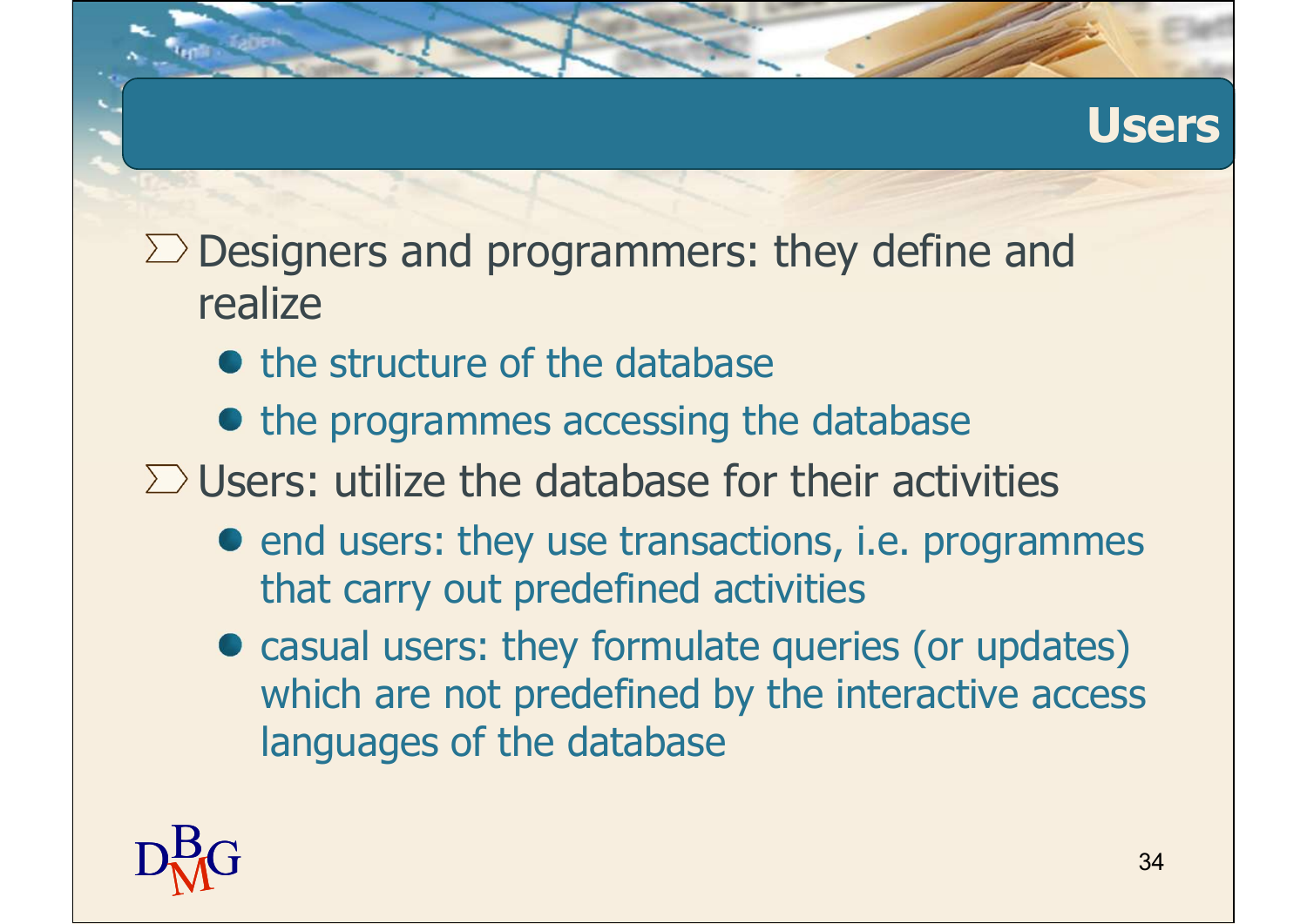## **Transactions**

- $\sum$  Programmes that carry out frequent predefined activities
- $\Sigma$  Examples
	- **•** flight bookings
	- **bank transfers**
- $\sum$  Generally realized by introducing SQL into a host language

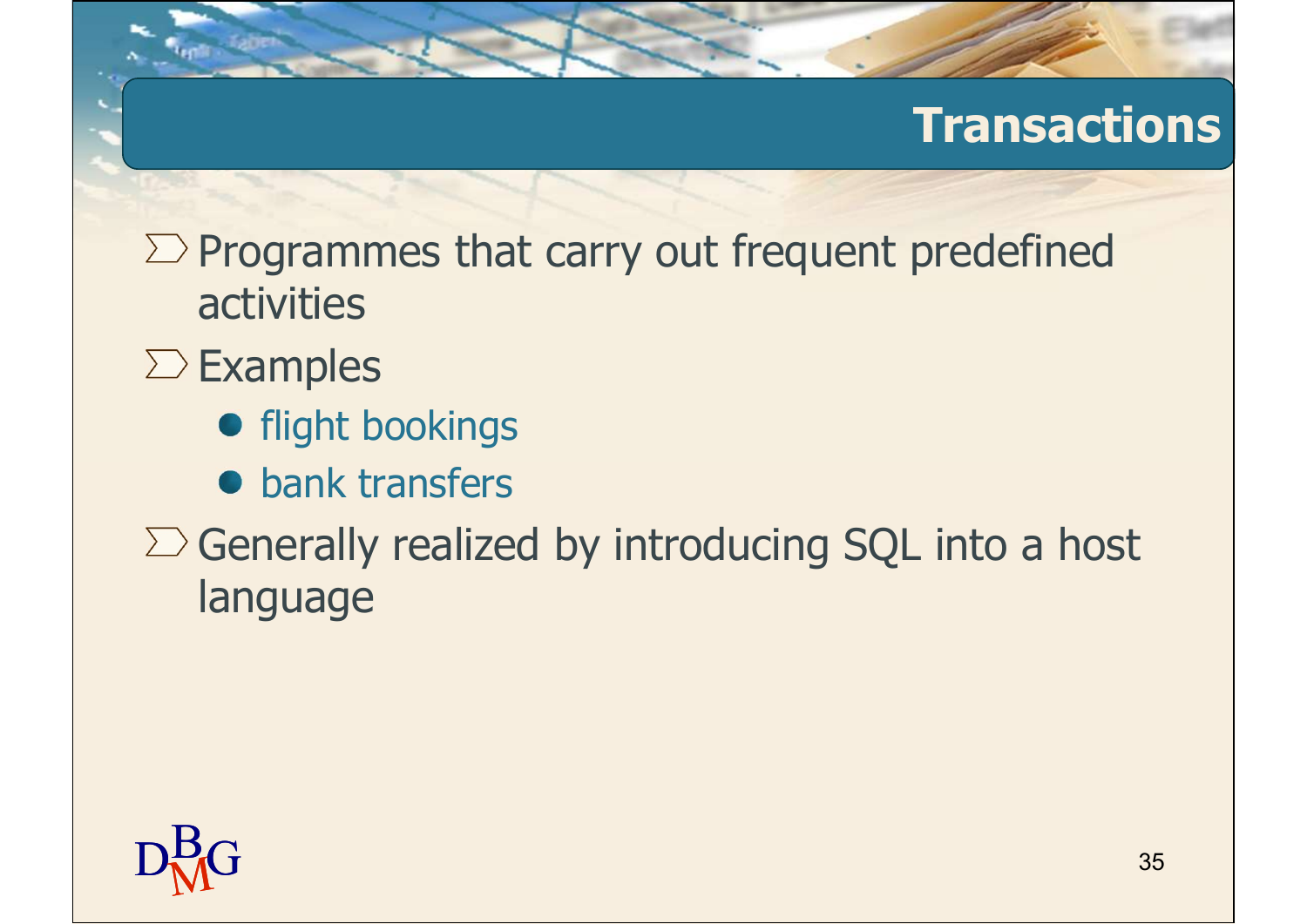

#### Introduction to the databases

## Advantages and disadvantages of DBMS

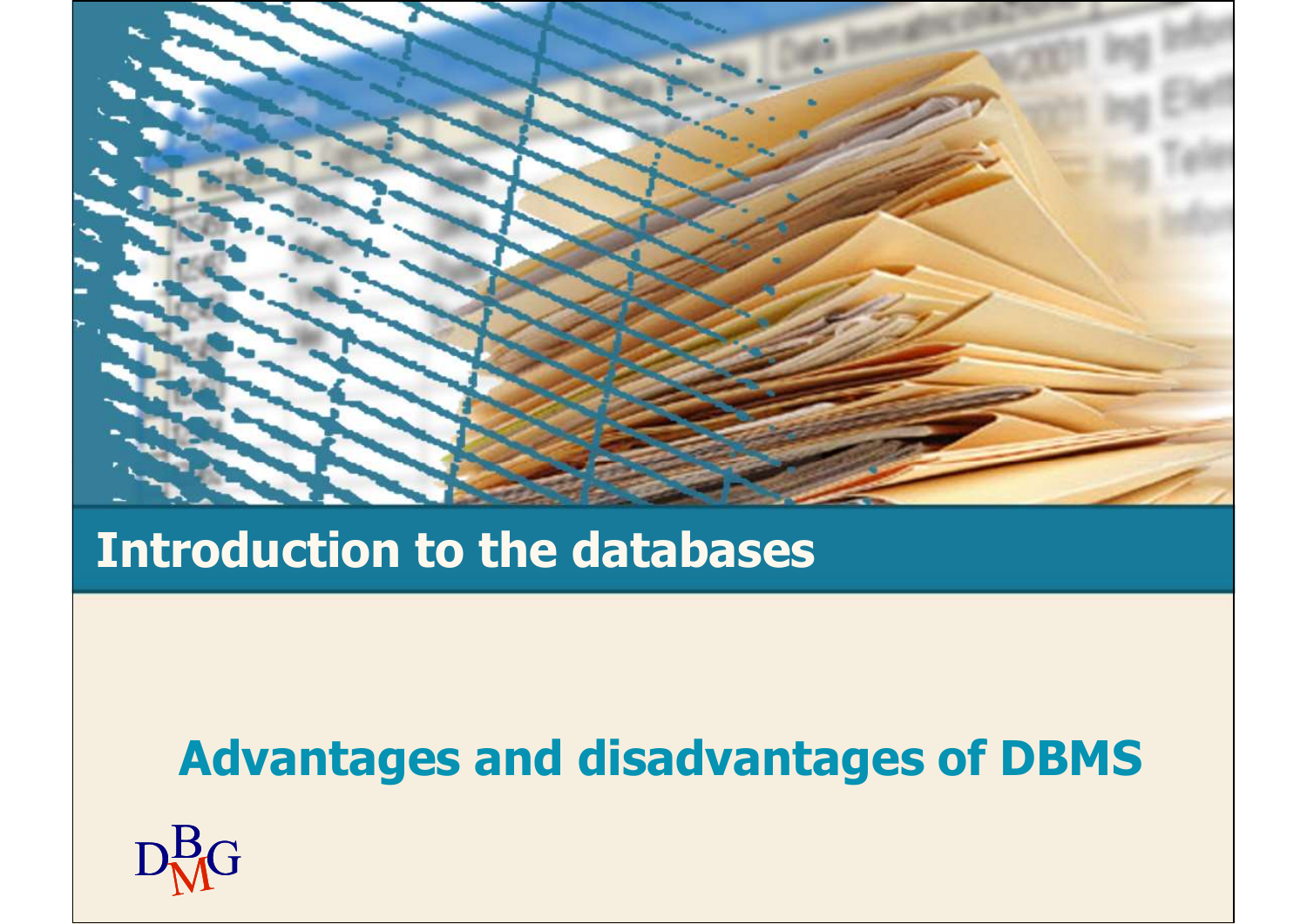## DBMS advantages

 $\Sigma$  Data as a common resource of the whole organization

- **•** reduction of redundancies and inconsistencies
- $\Sigma$  Unified and precise data model of facts of interest to the organization
- $\Sigma$  Possible centralized control of data
	- **•** standardization, economies of scale
- $\Sigma$  Data independence

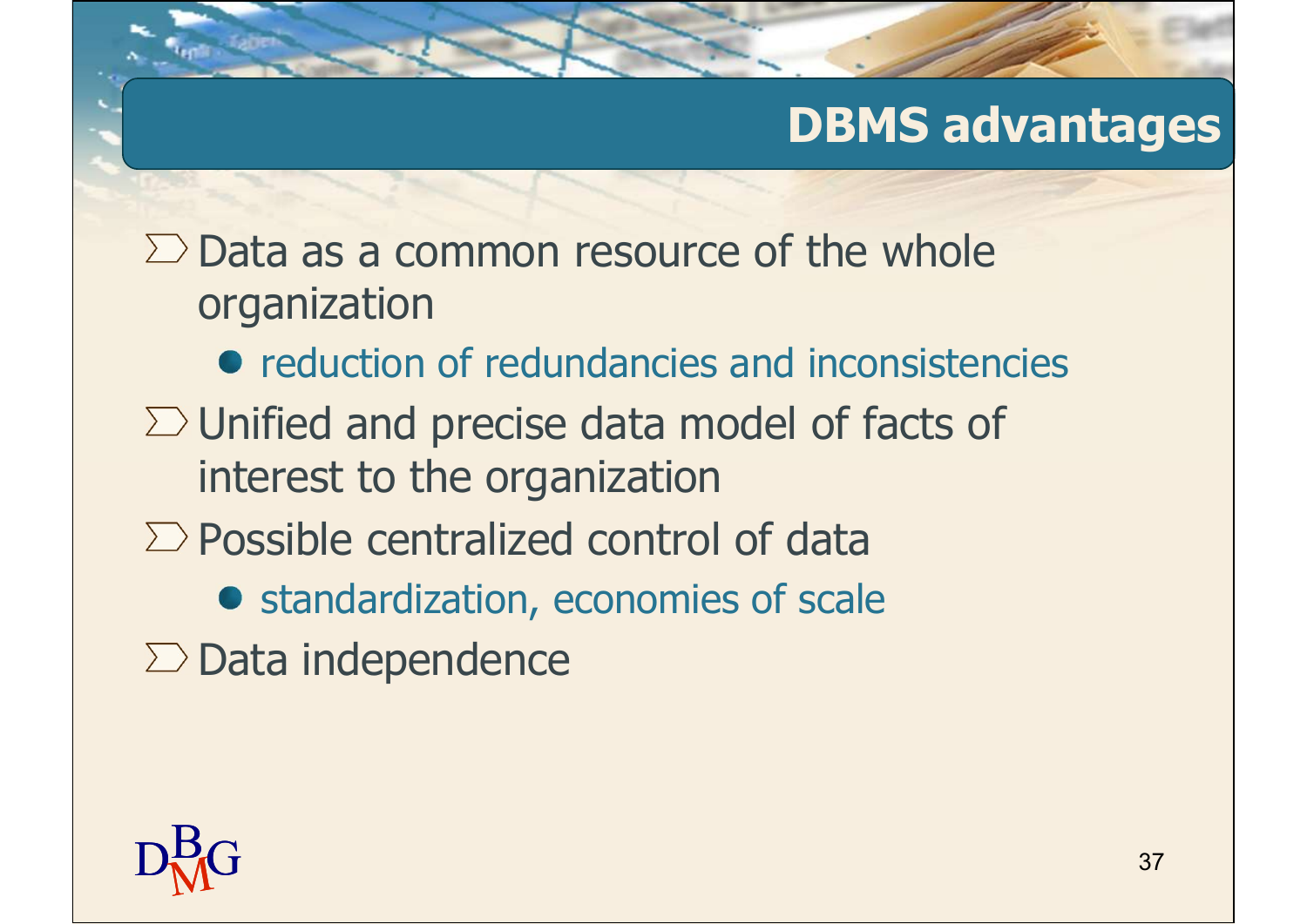# DBMS disadvantages

- $\Sigma$  These are expensive, complex products that require
	- **·** direct investment
		- purchase of the product
	- indirect investments
		- purchase of the necessary hardware and software resources
		- conversion of the applications
		- training of personnel
- $\Sigma$  They provide a set of services in an integrated form

 $D_{\text{M}}^{\text{B}}G$  that cause a reduction in performance  $138$  $\bullet$  it is not possible to separate out unused services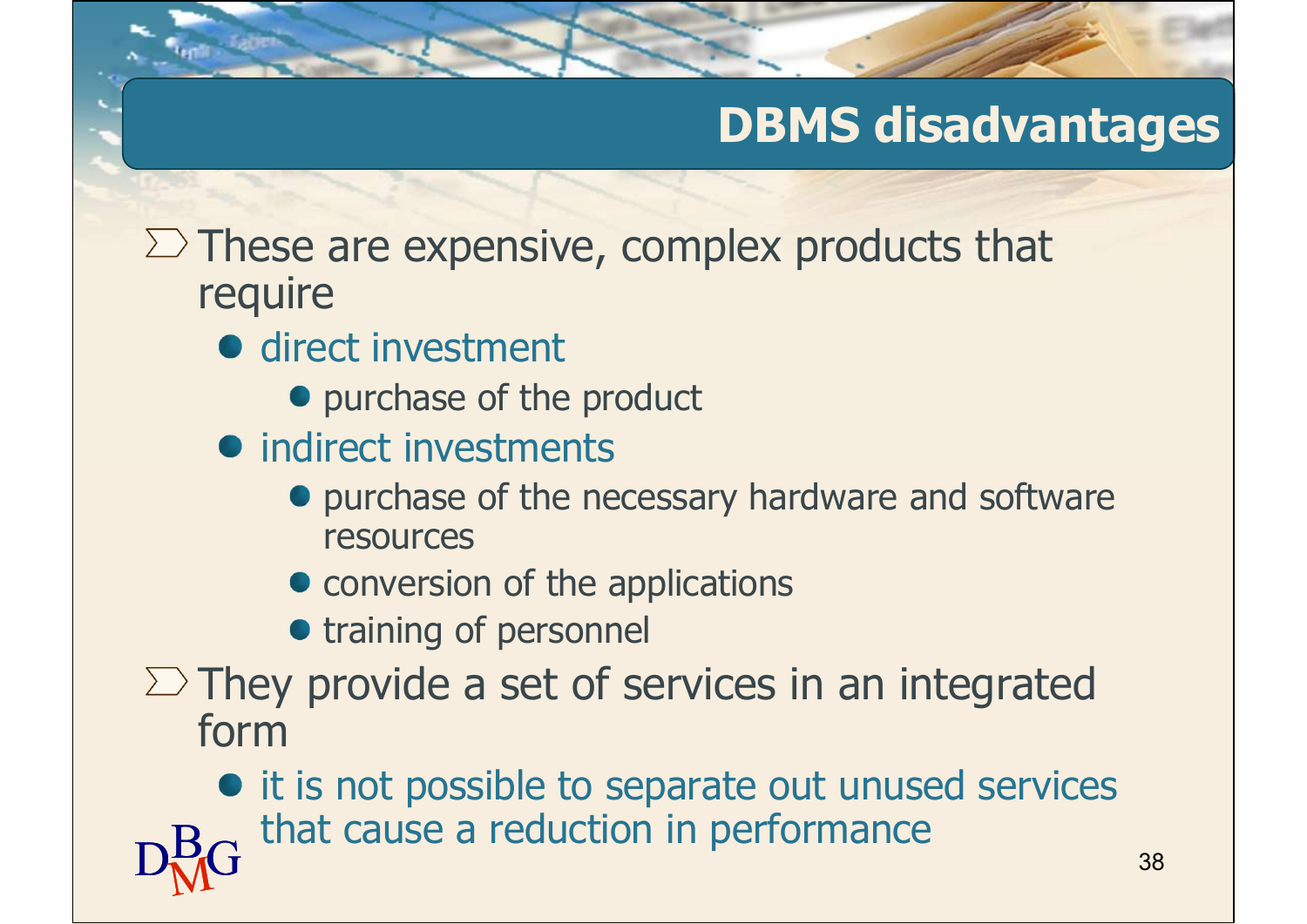

## Introduction to databases

# Business intelligence